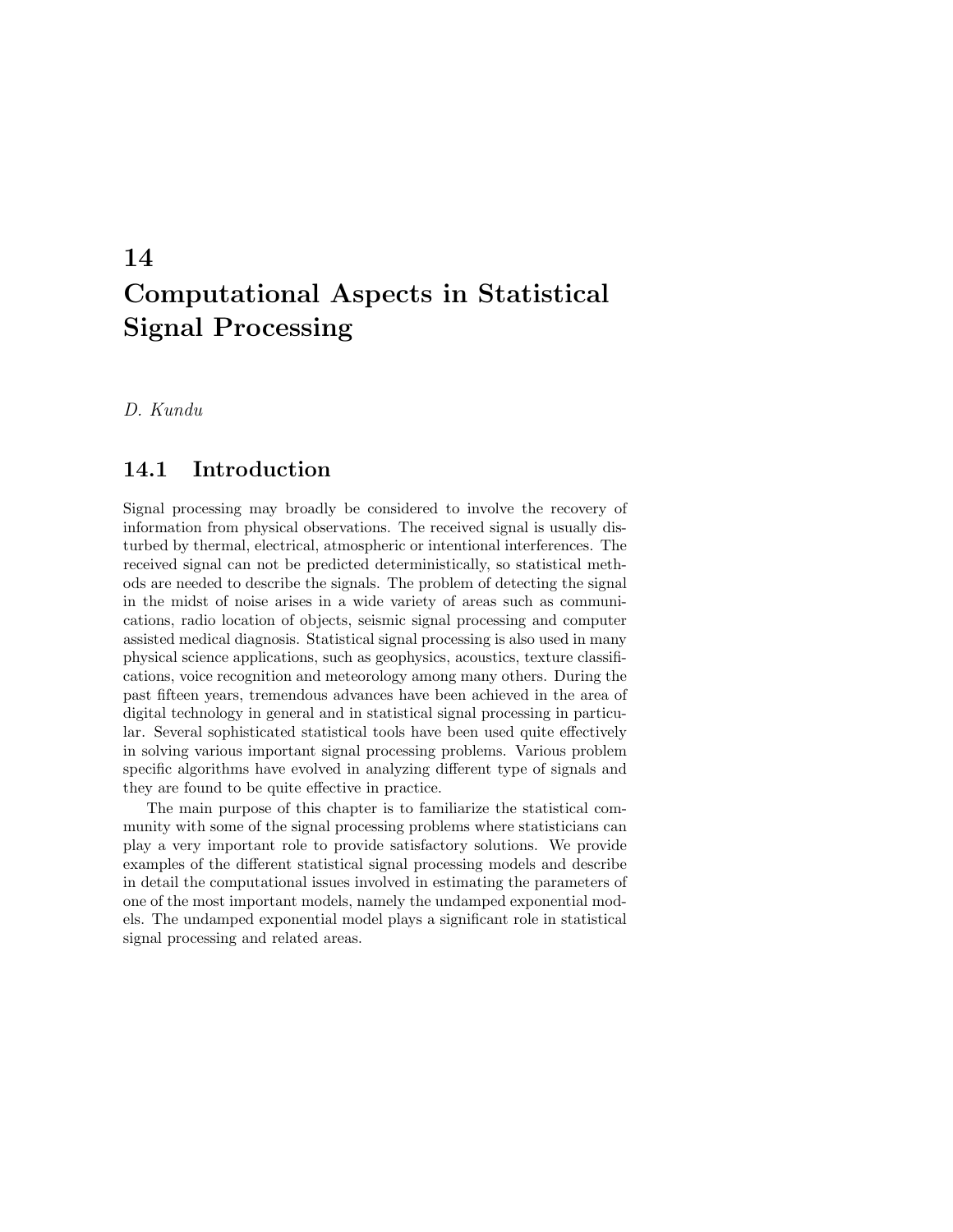We also would like to mention that statistical signal processing is a huge area and it is not possible to cover all the topics in a limited space. We provide several important references for further reading.

To begin with we give several examples to motivate the readers and to have a feeling for the subject.

Example 1: In speech signal processing, the accurate determination of the resonant frequencies of the vocal tract (i.e. the formant frequencies) in various articulatory configuration is of interest, both in synthesis and in the analysis of speech. In particular for vowel sounds, the formant frequencies play a dominant role in determining which vowel is produced by a speaker and which vowel is perceived by a listener. If it is assumed that the vocal tract is represented by a tube of varying cross sectional area and the configuration of the vocal tract varies little during a time interval of one pitch period then the pressure variation  $p(t)$  at the acoustic pick up at the time point  $t$  can be written as

$$
p(t) = \sum_{i=1}^{K} c_i e^{s_i t}
$$

(see Fant 1960; Pinson 1963). Here  $c_i$  and  $s_i$  are complex parameters. Thus for a given sample of an individual pitch frame it is important to estimate the amplitudes  $c_i$ 's and the poles  $s_i$ 's.

Example 2: In radioactive tracer studies the analysis of the data obtained from different biological experiments is of increasing importance. The tracer material may be simultaneously undergoing diffusion, excretion or interaction in any biological systems. In order to analyze such a complex biological system it is often assumed that the biological system is a simple compartment model. Such a model is valid to the extent that the results calculated on the basis of this model agree with those actually obtained in a real system. Further simplification can be done by assuming that the system is in a steady state, that is the inflow of the stable material is equal to the outflow. It has been observed by Sheppard and Householder (1951) that under above assumptions, specific activity at the time point  $t$  can be well approximated by

$$
f(t) = \sum_{i=0}^{p} N_i e^{\lambda_i t},
$$

where  $f(t)$  is the specific density of the material at the time point t,  $N_i$ 's are the amplitudes,  $\lambda_i$ 's are the rate constants and p represents the number of components. It is important to have a method of estimation of  $N_i$ ,  $\lambda_i$ as well as p.

EXAMPLE 3: Next consider a signal  $y(t)$  composed of M unknown damped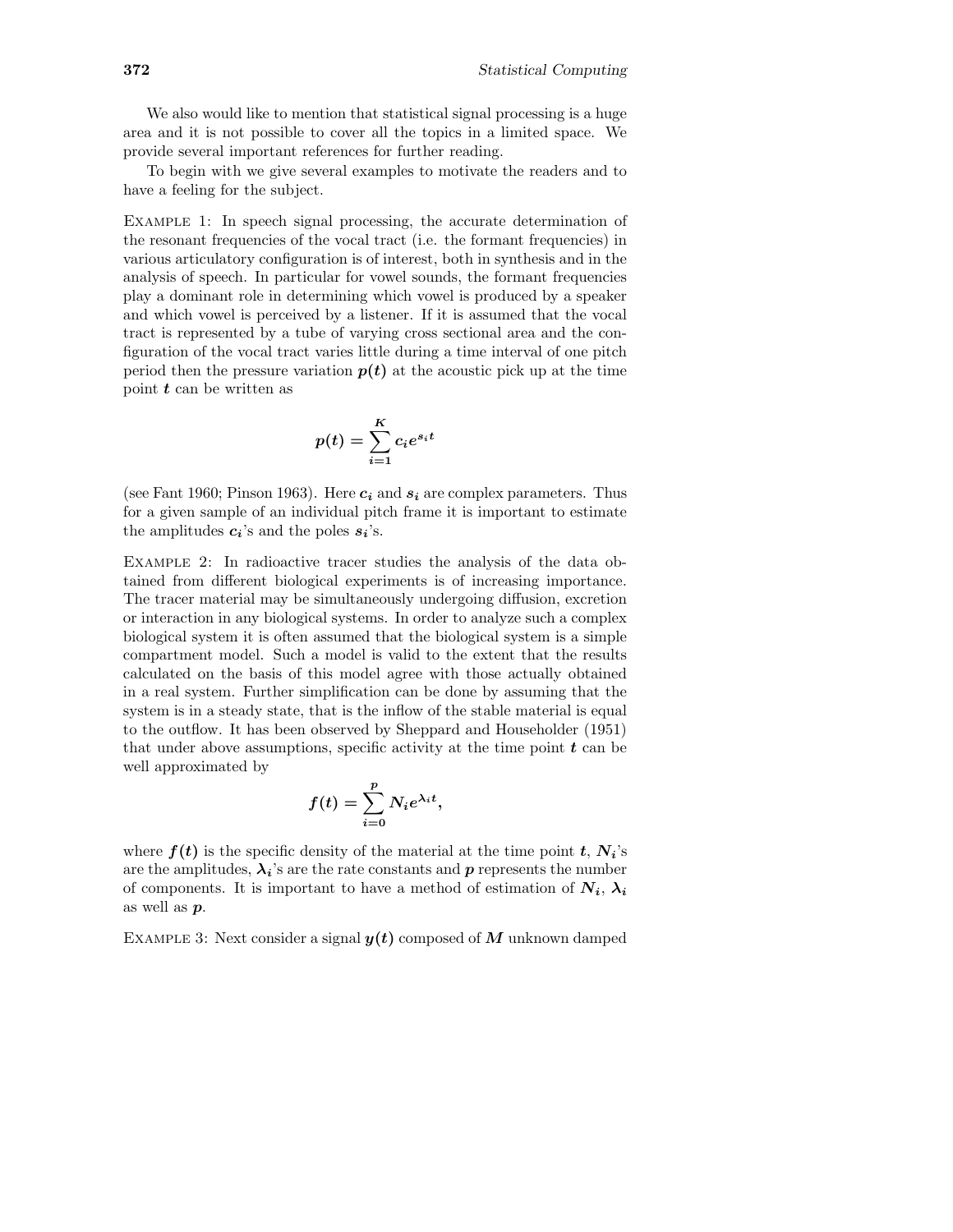$$
y(t) = \sum_{k=1}^{M} A_k e^{-\delta_k t + j2\pi \omega_k t},
$$

where  $A_k$ 's are amplitudes,  $\delta_k$ (> 0)'s are the damping factors,  $\omega_k$ 's are the frequencies and  $j = \sqrt{-1}$ . For a given signal  $y(t)$  at finite time points, the problem is to estimate the signal parameters, namely  $A_k$ 's,  $\delta_k$ 's,  $\omega_k$ 's and  $M$ . This problem is called the spectral resolution problem and is very important in digital signal processing.

Example 4: In texture analysis it is observed that certain metal textures can be modeled by the following two dimensional model

$$
y(m,n) = \sum_{k=1}^{P} (A_k \cos(m\lambda_k + n\mu_k) + B_k \sin(m\lambda_k + n\mu_k)),
$$

here  $y(m, n)$  represents the gray level at the  $(m, n)$ -th location,  $(\mu_k, \lambda_k)$ are the unknown two dimensional frequencies and  $A_k$  and  $B_k$  are unknown amplitudes. Given the two dimensional noise corrupted images it is often required to estimate the unknown parameters  $A_k$ ,  $B_k$ ,  $\mu_k$ ,  $\lambda_k$  and P. For different forms of textures, the readers are referred to the recent articles of Zhang and Mandrekar (2002) or Kundu and Nandi (2003).

EXAMPLE 5: Consider a linear array of  $P$  sensors which receives signals, say  $\mathbf{x}(t) = (x_1(t), \dots, x_M(t))$ , from M sources at the time point t. The signals arrive at the array at angles  $\theta_1, \ldots, \theta_M$  with respect to the line of array. One of the sensors is taken to be the reference element. The signals are assumed to travel through a medium that only introduces propagation delay. In this situation, the output at any of the sensors can be represented as a time advanced or time delayed version of the signals at the reference element. The output vector  $y(t)$  can be written in this case

$$
y(t) = Ax(t) + \epsilon(t); \quad t = 1, \ldots, N,
$$

where **A** is a  $P \times M$  matrix of parameters which represents the time delay. The matrix A can be represented as

$$
\mathbf{A} = [\mathbf{a}(\omega_1), \ldots, \mathbf{a}(\omega_M)],
$$

where

$$
\omega_k = \pi \cos(\theta_k) \quad \text{ and } \quad \mathbf{a}(\omega_k) = [1, e^{-j\omega_k}, \dots, e^{-j(P-1)\omega_k}]^T.
$$

With suitable assumptions on the distributions of  $x(.)$  and  $\epsilon(.)$ , given a sample at  $N$  time points, the problem is to estimate the number of sources and also the directions of arrival  $\theta_1, \ldots, \theta_M$ .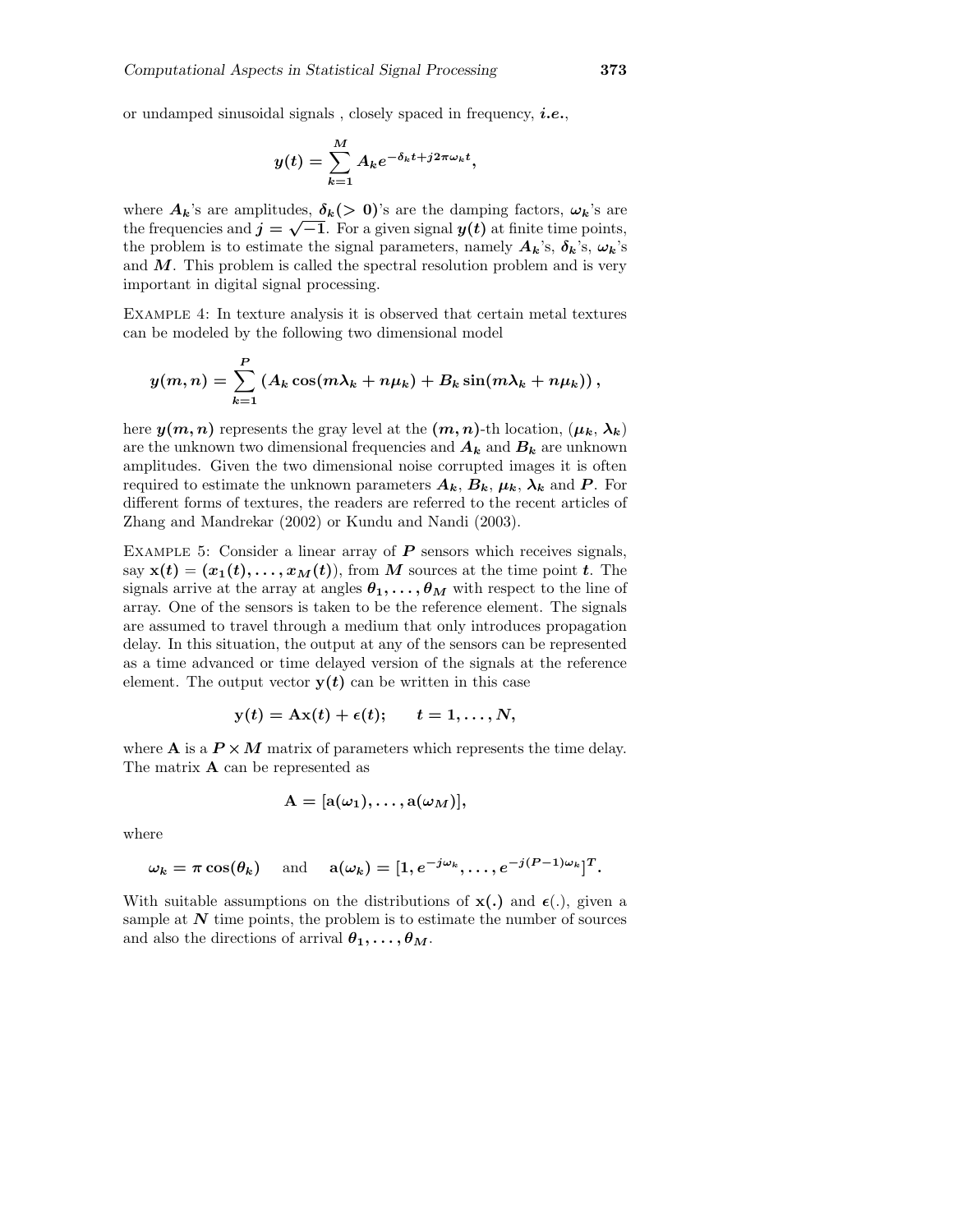## 14.2 Notation and Preliminaries

Throughout this chapter, scalar quantities are denoted by regular lower or upper case letters, lower and upper case bold type faces are used for vectors and matrices. For real matrix,  $\mathbf{A}^T$  denotes the transpose of the matrix  $\mathbf{A}$ and for complex matrix  $\mathbf{A}, \mathbf{A}^H$  denotes the complex conjugate transpose. An  $n \times n$  diagonal matrix with diagonal entries  $\lambda_1, \ldots, \lambda_n$  is denoted by  $diag{\lambda_1, \ldots, \lambda_n}$ . Suppose **A** is a  $m \times m$  real matrix, then the projection matrix on the column space of **A** is denoted by  $P_A = A(A^T A)^{-1} A^T$ .

We need the following definition and one matrix theory result. For a detailed discussions of matrix theory the readers are referred to Rao (1973), Marple (1987) and Davis (1979).

DEFINITION 1: An  $n \times n$  matrix **J** is called a reflection (or exchange) matrix if  $\overline{a}$  $\overline{1}$ 

| $\begin{matrix} 0 \ 0 \end{matrix}$ |                                                                                                     | $\bf{0}$     |                                        |  |
|-------------------------------------|-----------------------------------------------------------------------------------------------------|--------------|----------------------------------------|--|
|                                     | $\begin{matrix} 0 & \dots \\ 0 & \dots \end{matrix}$                                                | $\mathbf{1}$ |                                        |  |
|                                     | <b>医主日</b><br>$\begin{array}{c} \vdots & \vdots & \ddots \\ & 1 & \dots \\ & 0 & \dots \end{array}$ |              |                                        |  |
|                                     |                                                                                                     | $\bf{0}$     | $\begin{bmatrix} 0 \\ 0 \end{bmatrix}$ |  |
|                                     |                                                                                                     |              |                                        |  |

RESULT 1: (Spectral Decomposition) If an  $n \times n$  matrix **A** is Hermitian, then all its eigenvalues are real and it is possible to find  $n$  normalized eigenvectors  $v_1, \ldots, v_n$  corresponding to n eigenvalues  $\lambda_1 \ldots, \lambda_n$  such that

$$
A = \sum_{i=1}^{n} \lambda_i v_i v_i^H.
$$

If all the  $\lambda_i$ 's are non-zero then from Result 1, it is immediate that

$$
A^{-1} = \sum_{i=1}^{n} \frac{1}{\lambda_i} v_i v_i^H.
$$

Now we provide one important result used in statistical signal processing known as Prony's method. It was originally proposed more than two hundred years back by Prony (1795), a Chemical engineer. It is described in several numerical analysis text books and papers, see for example Froberg (1969), Hildebrand (1956), Lanczos (1964) and Barrodale and Oleski (1981). Prony first observed that for arbitrary real constants  $\alpha_1, \ldots, \alpha_M$  and for distinct constants  $\beta_1, \ldots, \beta_M$ , if

$$
\mu_i = \alpha_1 e^{\beta_1 i} + \ldots + \alpha_M e^{\beta_M i}; \qquad i = 1, \ldots, n,
$$
 (14.1)

then there exists  $(M + 1)$  constants,  $\{g_0, \ldots, g_M\}$ , such that

$$
\begin{bmatrix} \mu_1 & \cdots & \mu_{M+1} \\ \vdots & \vdots & \vdots \\ \mu_{n-M} & \cdots & \mu_n \end{bmatrix} \begin{bmatrix} g_0 \\ \vdots \\ g_M \end{bmatrix} = \begin{bmatrix} 0 \\ \vdots \\ 0 \end{bmatrix}.
$$
 (14.2)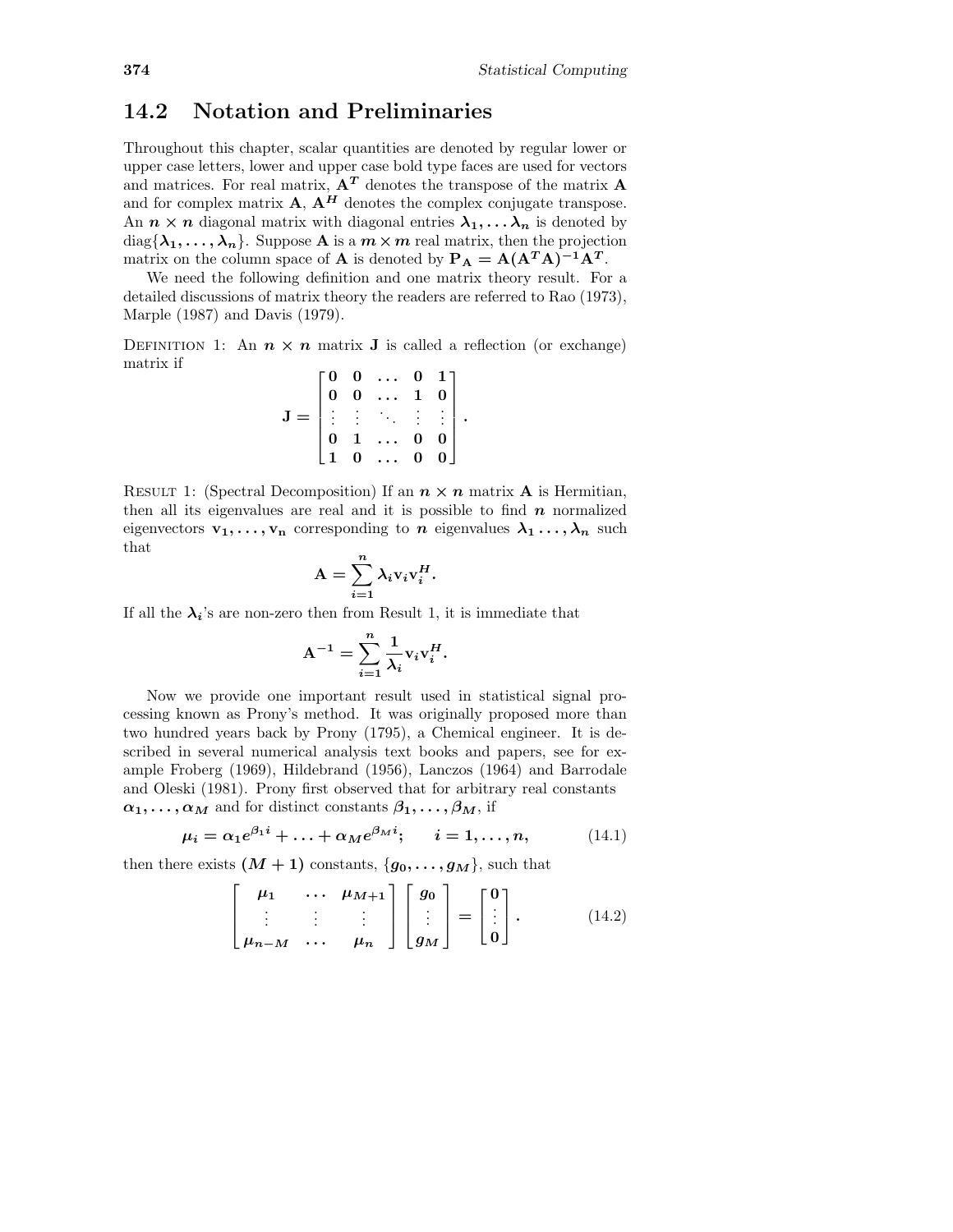Note that without loss of generality we can always put a restriction on  $q_i$ 's such that  $\sum_{i=0}^{M} g_i^2 = 1$ . The above  $n - M$  equations are called Prony's equations. Moreover, the roots of the following polynomial equation

$$
g_0 + g_1 z + \ldots + g_M z^M = 0 \tag{14.3}
$$

are  $e^{\beta_1}, \ldots, e^{\beta_M}$  . Therefore, there is a one to one correspondence between  ${g_0, \ldots, g_M}$ , such that

$$
\sum_{i=0}^{M} g_i^2 = 1, \qquad g_0 > 0 \qquad (14.4)
$$

and the nonlinear parameters  $\{\beta_1, \ldots, \beta_M\}$  as given above. It is also interesting to note that  $g_0, \ldots, g_M$  are independent of the linear parameters  $\alpha_1, \ldots, \alpha_M$ . One interesting question is how to recover  $\alpha_1, \ldots, \alpha_M$ and  $\beta_1, \ldots, \beta_M$ , if  $\mu_1, \ldots, \mu_n$  are given. It is clear that for a given  $\mu_1, \ldots, \mu_n, g_0, \ldots, g_M$  are such that, (14.2) is satisfied and they can be easily recovered by solving the linear equations (14.2). From  $g_0, \ldots, g_M$ , by solving  $(14.3), \beta_1, \ldots, \beta_M$  can be obtained. Now to recover  $\alpha_1, \ldots, \alpha_M$ , we write  $(14.1)$  as

$$
\mu = X\alpha, \qquad (14.5)
$$

where  $\mu = (\mu_1, \ldots, \mu_n)^T$ , and  $\alpha = (\alpha_1, \ldots, \alpha_M)^T$  are  $n \times 1$  and  $M \times 1$  vectors respectively. The  $n \times M$  matrix **X** is as follows:

$$
\mathbf{X} = \begin{bmatrix} e^{\beta_1} & \cdots & e^{\beta_M} \\ \vdots & \vdots & \vdots \\ e^{n\beta_1} & \cdots & e^{n\beta_M} \end{bmatrix}.
$$

Therefore,  $\alpha = (X^T X)^{-1} X^T \mu$ . Since  $\beta_i$ 's are distinct and  $M < n$ , note that  $X^T X$  is a full rank matrix.

## 14.3 Undamped Exponential Signal Parameters Estimation

The estimation of the frequencies of the sinusoidal components embedded in additive white noise is a fundamental problem in signal processing. It arises in many areas of signal detection. The problem can be written mathematically as follows:

$$
y(n) = \sum_{i=1}^{M} A_i e^{j\omega_i n} + z(n),
$$
 (14.6)

where  $A_1, \ldots, A_n$  are unknown complex amplitudes,  $\omega_1, \ldots, \omega_n$  are unknown frequencies,  $\omega_i \in (0, 2\pi)$ , and  $z(n)$ s are independent and identically distributed random variables with mean zero and finite variance  $\frac{\sigma^2}{2}$ 2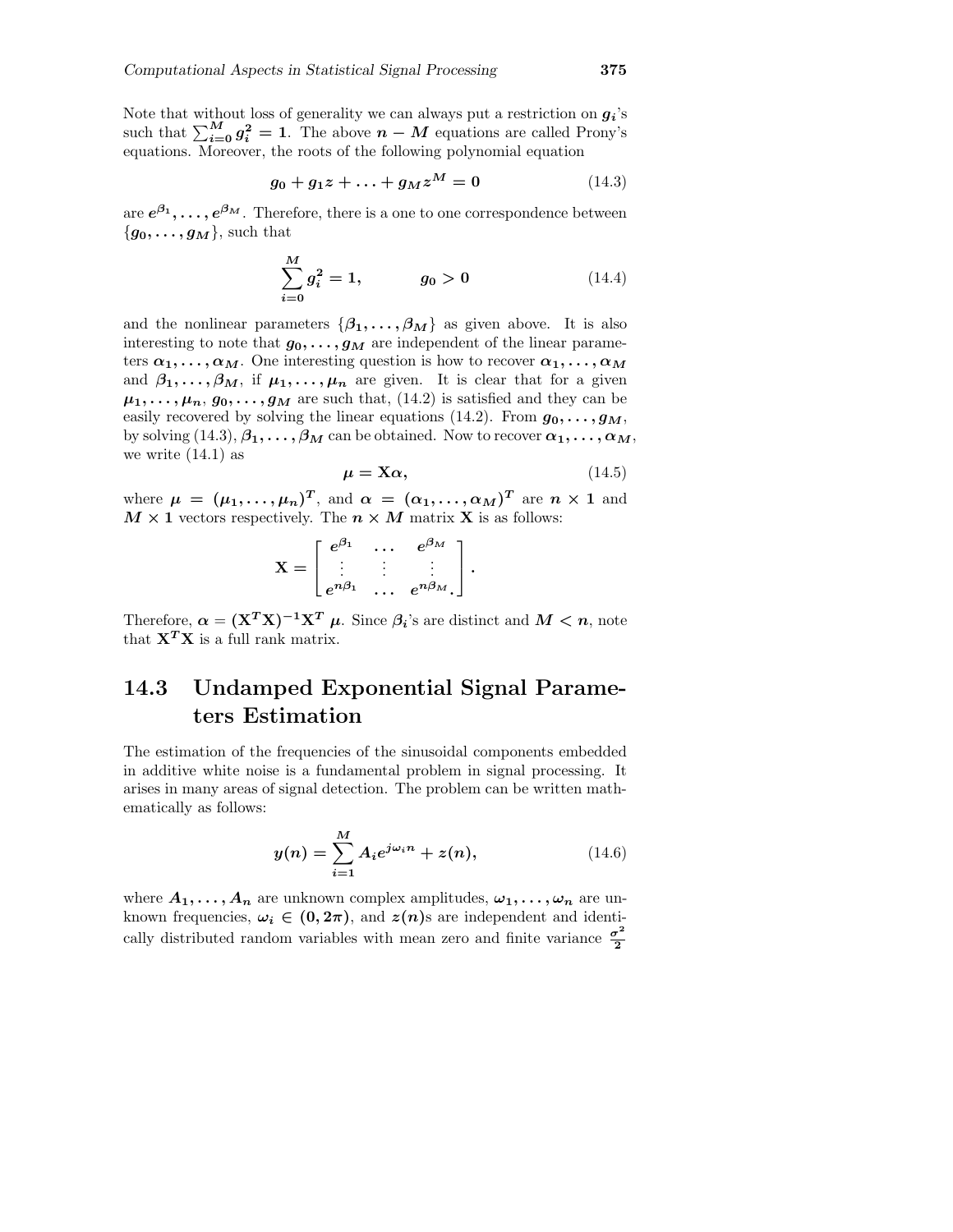for both the real and imaginary parts. Given a sample of size  $N$ , namely  $y(1), \ldots, y(N)$ , the problem is to estimate the unknown amplitudes, the unknown frequencies and sometimes the order  $M$  also. For a single sinusoid or for multiple sinusoids, where frequencies are well separated, the periodogram function can be used as a frequency estimator and it provides a optimal solution. But for unresolvable frequencies, the periodogram can not be used and also in this case the optimal solution is not very practical. The optimal solutions, namely the maximum likelihood estimators or the least squares estimators involve huge computations and usually the general purpose algorithms like Gauss-Newton algorithm or Newton-Raphson algorithm do not work. This has led to the introduction of several sub-optimal solutions based on the eigenspace approach. But interestingly most proposed methods use the idea of Prony's algorithm (as discussed in the previous section) some way or the other. In the complex model, it is observed that the Prony's equations work and in case of undamped exponential model (14.6), there exists a symmetry relations between the Prony's coefficients. These symmetry relations can be used quite effectively to develop some efficient numerical algorithms.

#### 14.3.1 Symmetry Relation

If we denote  $\mu_n = E(y(n)) = \sum_{i=1}^M A_i e^{j\omega_i n}$ , then it is clear that there exists constants  $g_0, \ldots, g_M$ , with  $\sum_{i=0}^M |g_i|^2 = 1$ , such that

$$
\begin{bmatrix} \mu_1 & \cdots & \mu_{M+1} \\ \vdots & \vdots & \vdots \\ \mu_{n-M} & \cdots & \mu_n \end{bmatrix} \begin{bmatrix} g_0 \\ \vdots \\ g_M \end{bmatrix} = \begin{bmatrix} 0 \\ \vdots \\ 0 \end{bmatrix}.
$$
 (14.7)

Moreover,  $z_1 = e^{j\omega_1}, \ldots, z_n = e^{j\omega_n}$  are the roots of the polynomial equation

$$
P(z)=g_0+g_1z+\ldots+g_Mz^M=0.
$$

Note that

$$
|z_1| = \ldots = |z_M| = 1, \quad \bar{z}_i = z_i^{-1}; \qquad i = 1, \ldots, M. \tag{14.8}
$$

Define the polynomial  $Q(z)$  by

$$
Q(z)=z^{-M}\bar{P}(z)=\bar{g}_0z^{-M}+\ldots+\bar{g}_M.
$$

Using (14.8), it is clear that  $P(z)$  and  $Q(z)$  have the same roots. Comparing coefficients of the two polynomials yields

$$
\frac{g_k}{g_M}=\frac{\bar{g}_{M-k}}{\bar{g}_0};\quad k=0,\ldots,M.
$$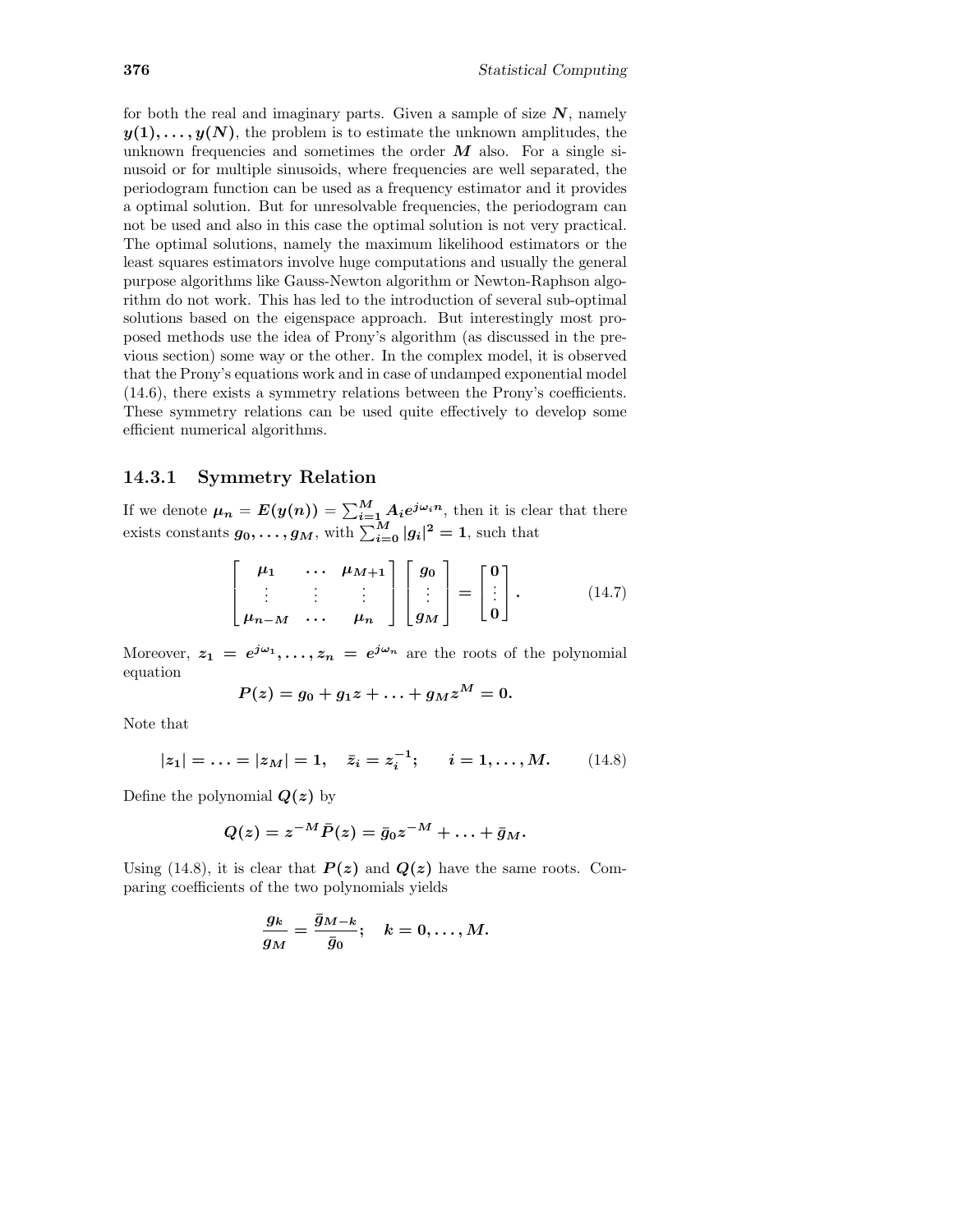Define

$$
b_k=g_k\left(\frac{\bar{g}_0}{g_M}\right)^{-\frac{1}{2}}; \quad k=0,\ldots,M,
$$

thus

$$
b_k = \bar{b}_{M-k}; \quad k = 0, \dots, M. \tag{14.9}
$$

The condition (14.9) is the conjugate symmetric property and can be written compactly as

 $\mathbf{b} = \mathbf{J}\bar{\mathbf{b}},$ 

here  $\mathbf{b} = (b_0, \ldots, b_M)^T$  and **J** is an exchange matrix as defined before. Therefore, without loss of generality it is possible to say the vector  $g = (g_0, \ldots, g_M)^T$ , such that  $\sum_{i=0}^{M} |g_i|^2 = 1$  which satisfies (14.7) also satisfies

 $g = J\overline{g}$ .

It will be used later on to develop efficient numerical algorithm to obtain estimates of the unknown parameters of the model (14.6).

#### 14.3.2 Least Squares Estimators and Their Properties

In this subsection, we consider the least squares estimators and provide their asymptotic properties. It is observed that the model (14.6) is a nonlinear model and therefore it is difficult to obtain theoretically any small sample properties of the estimators. The asymptotic variances of the least squares estimators attain the Cramer-Rao lower bound under the assumptions that the errors are independently and identically distributed normal random variables. Therefore, it is reasonable to compare the variances of the different estimators with the asymptotic variances of the least squares estimators.

The least squares estimators of the unknown parameters of the model (14.6) can be obtained by minimizing

$$
Q(\mathbf{A}, \omega) = \sum_{n=1}^{N} \left| y(n) - \sum_{i=1}^{M} A_i e^{j\omega_i n} \right|^2
$$
 (14.10)

with respect to  $A = (A_1, ..., A_M) = (A_{1R} + jA_{1C}, ..., A_{MR} + jA_{1C})$  $jA_{MC}$ ) and  $\omega = (\omega_1, \ldots, \omega_M)$ ,  $A_{kR}$  and  $A_{kC}$  denote the real and imaginary parts of  $A_k$  respectively. The least squares estimator of  $\theta =$  $(A_{1R}, A_{1C}, \omega_{1}, \ldots, A_{MR}, A_{MC}, \omega_{M})$  will be denoted by  $\hat{\theta} = (\hat{A}_{1R}, \hat{A}_{1C}, \omega_{1R})$  $\hat{A}_{1C}$ ,  $\hat{\omega}_1, \ldots, \hat{A}_{MR}, \hat{A}_{MC}, \hat{\omega}_M$ ). We use  $\hat{\sigma}^2 = \frac{1}{N} Q(\hat{\mathbf{A}}, \hat{\omega})$  an estimator of  $\sigma^2$  Unfortunately, the least squares estimators can not be obtained very easily in this case. Most of the general purpose algorithms, for example the Gauss-Newton algorithm or the Newton-Raphson algorithm do not work well in this case. The main reason is that the function  $Q(\mathbf{A}, \omega)$  has many local minima and therefore most of the general purpose algorithms have the tendency to terminate at an early stage to a local minimum rather than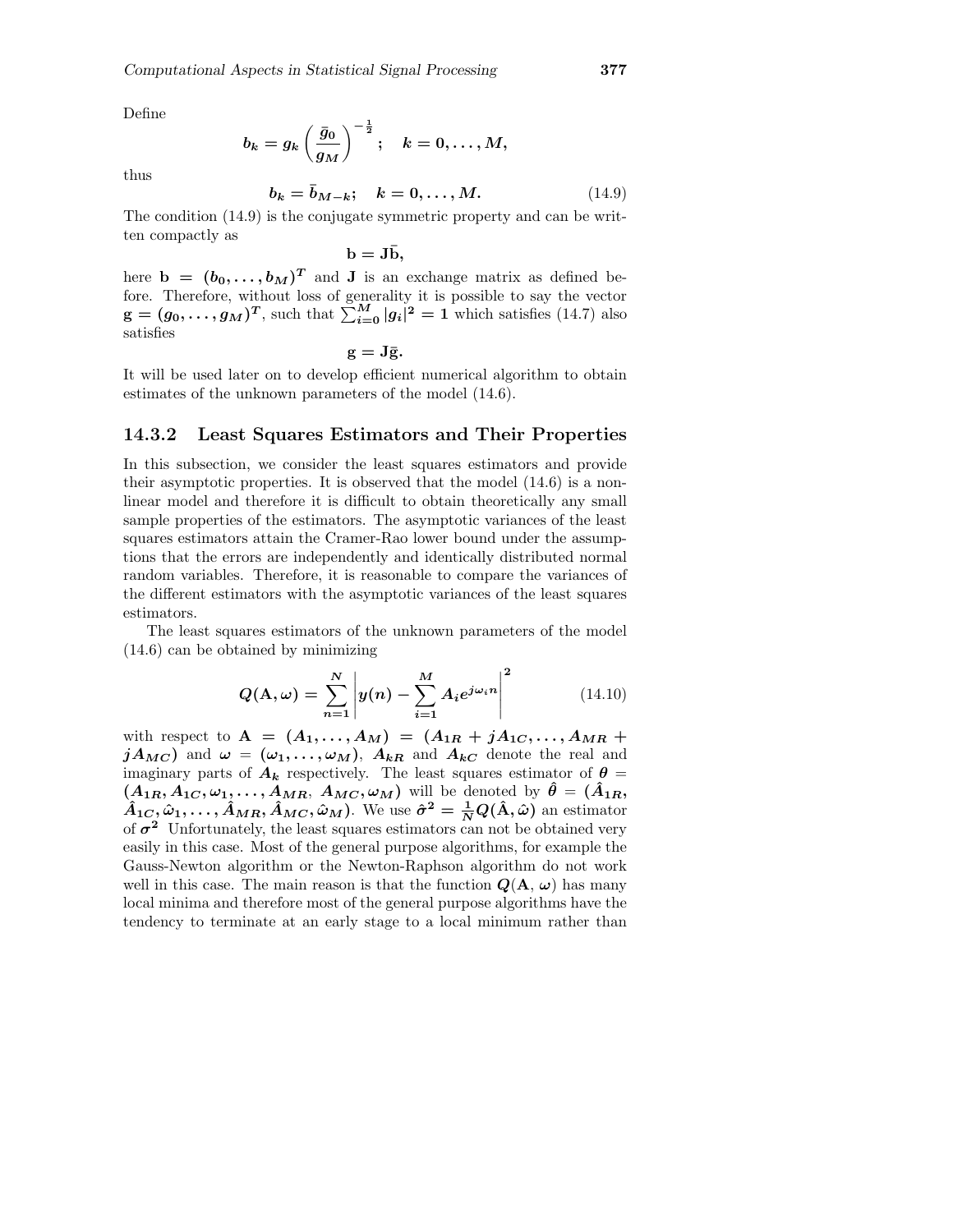the global minimum even if the initial estimates are very good. We provide some special purpose algorithms to obtain the least squares estimators, but before that we state some properties of the least squares estimators. We introduce the following notations. Consider the following  $3M \times 3M$  block diagonal matrices

$$
D = \begin{bmatrix} D_1 & 0 & 0 & \dots & 0 \\ 0 & D_2 & 0 & \dots & 0 \\ \vdots & \vdots & \vdots & \ddots & \vdots \\ 0 & 0 & 0 & \dots & D_M \end{bmatrix},
$$

where each  $D_k$  is a  $3 \times 3$  diagonal matrix and

$$
\mathbf{D}_k = \text{diag}\left\{N^{\frac{1}{2}}, N^{\frac{1}{2}}, N^{\frac{3}{2}}\right\}.
$$

Also

$$
\Sigma = \begin{bmatrix} \Sigma_1 & 0 & 0 & \dots & 0 \\ 0 & \Sigma_2 & 0 & \dots & 0 \\ \vdots & \vdots & \vdots & \ddots & \vdots \\ 0 & 0 & 0 & \dots & \Sigma_M \end{bmatrix}
$$

where each  $\Sigma_k$  is a 3 × 3 matrix as

$$
\Sigma_k = \left[\begin{matrix} \frac{1}{2}+\frac{3}{2}\frac{A_{kC}^2}{|A_k|^2} & -\frac{3}{2}\frac{A_{kR}A_{kC}}{|A_k|^2} & 3\frac{A_{kC}^2}{|A_k|^2} \\ -\frac{3}{2}\frac{A_{kR}A_{kC}}{|A_k|^2} & \frac{1}{2}+\frac{3}{2}\frac{A_{kR}^2}{|A_k|^2} & -3\frac{A_{kR}^2}{|A_k|^2} \\ 3\frac{A_{kC}^2}{|A_k|^2} & -3\frac{A_{kR}^2}{|A_k|^2} & \frac{6}{|A_k|^2} \end{matrix}\right].
$$

Now we can state the main result from Rao and Zhao (1993) or Kundu and Mitra (1997).

RESULT 2: Under very minor assumptions, it can be shown that  $\hat{\mathbf{A}}, \hat{\boldsymbol{\omega}}$ and  $\hat{\sigma}^2$  are strongly consistent estimators of **A**,  $\omega$  and  $\sigma^2$  respectively. Moreover,  $(\hat{\theta} - \theta)$ D converges in distribution to a 3*M* × 3*M*-variate normal distribution with mean vector zero and covariance matrix  $\sigma^2 \Sigma$ , where  $\bf{D}$  and  $\bf{\Sigma}$  are as defined above.

### 14.4 Different Iterative Methods

In this subsection we discuss different iterative methods to compute the least squares estimators. The least squares estimators of the unknown parameters can be obtained by minimizing  $(14.10)$  with respect to **A** and  $\omega$ . The expression  $Q(A, \omega)$  as defined in (14.10) can be written as

$$
Q(\mathbf{A}, \omega) = (\mathbf{Y} - \mathbf{C}(\omega)\mathbf{A})^{H} (\mathbf{Y} - \mathbf{C}(\omega)\mathbf{A}).
$$
 (14.11)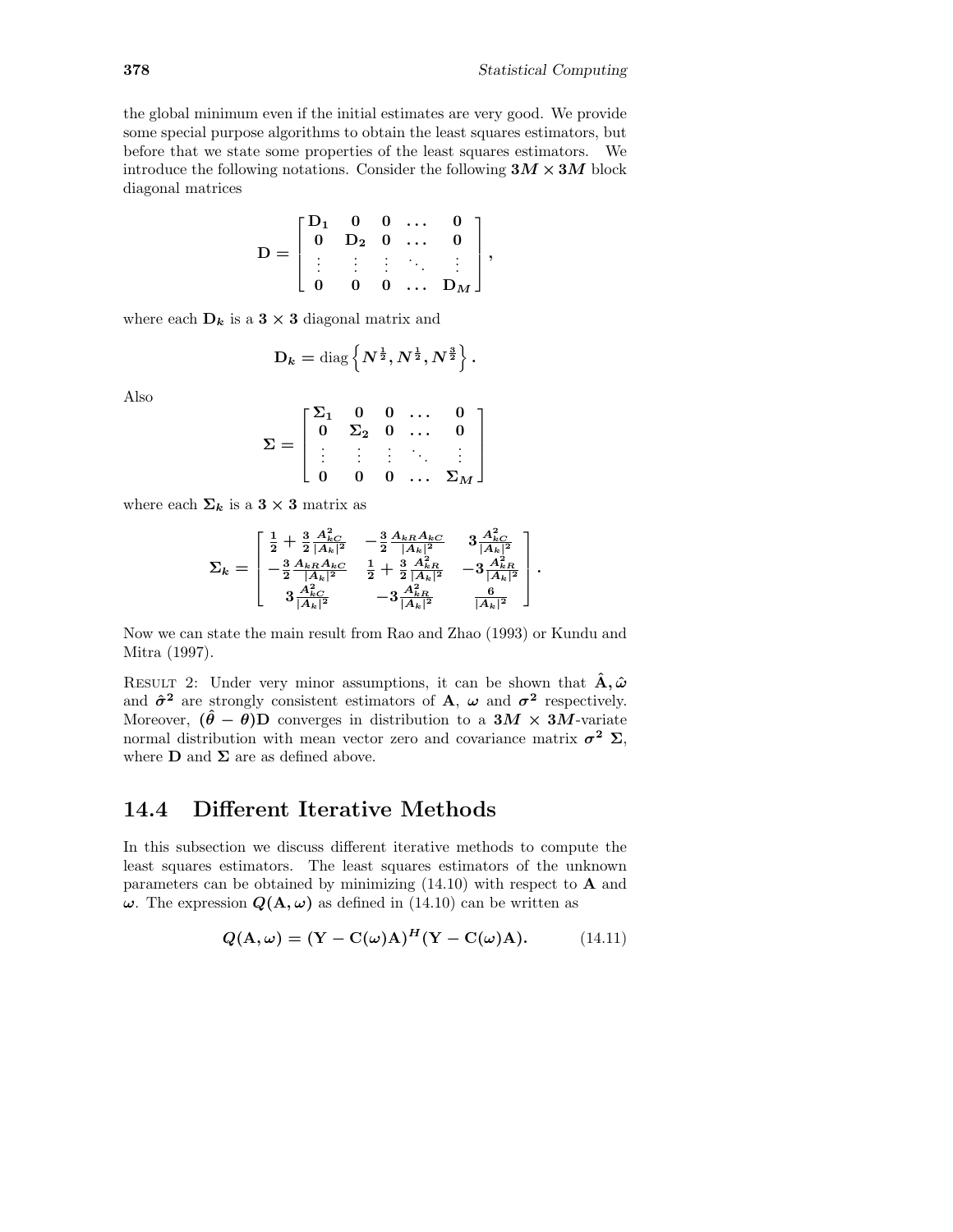Here the vector  $\bf{A}$  is same as defined in the subsection (14.3.2). The vector  $Y = (y(1), \ldots, y(N))^T$  and  $C(\omega)$  is an  $N \times M$  matrix as follows

$$
C(\omega) = \begin{bmatrix} e^{j\omega_1} & \cdots & e^{j\omega_M} \\ \vdots & \ddots & \vdots \\ e^{jN\omega_1} & \cdots & e^{jN\omega_M} \end{bmatrix}.
$$

Observe that here the linear parameters  $A_i$ s are separable from the nonlinear parameters  $\omega_i$ s. For a fixed  $\omega$ , the minimization of  $Q(\mathbf{A}, \omega)$  with respect to **A** is a simple linear regression problem. For a given  $\omega$ , the value of **A**, say  $\mathbf{A}(\omega)$ , which minimizes (14.11) is

$$
\hat{A}(\omega) = (C(\omega)^H C(\omega))^{-1} C(\omega)^H Y.
$$

Substituting back  $\hat{A}(\omega)$  in (14.11), we obtain

$$
R(\omega) = Q(\hat{\mathbf{A}}(\omega), \omega) = \mathbf{Y}^{H}(\mathbf{I} - \mathbf{P}_{\mathbf{C}})\mathbf{Y},
$$
 (14.12)

where  $P_C = C(\omega)(C(\omega)^H C(\omega))^{-1}C(\omega)^H$  is the projection matrix on the column space spanned by the columns of the matrix  $C(\omega)$ . Therefore, the least squares estimators of  $\omega$  can be obtained by minimizing  $R(\omega)$  with respect to  $\omega$ . Since minimizing  $R(\omega)$  is a lower dimensional optimization problem than minimizing  $Q(A, \omega)$ , therefore minimizing  $R(\omega)$  is more economical from the computational point of view. If  $\hat{\omega}$  minimizes  $R(\omega)$ , then  $\hat{A}(\hat{\omega})$ , say  $\hat{A}$ , is the least squares estimator of  $\omega$ . Once  $(\hat{A}, \hat{\omega})$  is obtained, the estimator of  $\sigma^2$ , say  $\hat{\sigma^2}$ , becomes

$$
\hat{\sigma^2} = \frac{1}{N} Q(\hat{\mathrm{A}},\hat{\omega}).
$$

Now we discuss how to minimize (14.12) with respect to  $\omega$ . It is clearly a nonlinear problem and one expects to use some standard nonlinear minimization algorithm like Gauss-Newton algorithm, Newton-Raphson algorithm or any of their variants to obtain the required solution. Unfortunately, it is well known that most of the standard algorithms do not work well in this situation. Usually, they take long time to converge even from good starting values and sometimes they converge to a local minimum. For this reason, several special purpose algorithms have been proposed to solve this optimization problem and we discuss them in the subsequent subsections.

### 14.4.1 Iterative Quadratic Maximum Likelihood Estimators

The Iterative Quadratic Maximum Likelihood (IQML) method was proposed by Bresler and Macovski (1986). This algorithm mainly suggests how to minimize  $R(\omega)$  with respect to  $\omega$ . Let us write  $R(\omega)$  as follows;

$$
R(\omega) = \mathbf{Y}^{H}(\mathbf{I} - \mathbf{P}_{\mathbf{C}})\mathbf{Y} = \mathbf{Y}^{H}\mathbf{P}_{\mathbf{G}}\mathbf{Y},\tag{14.13}
$$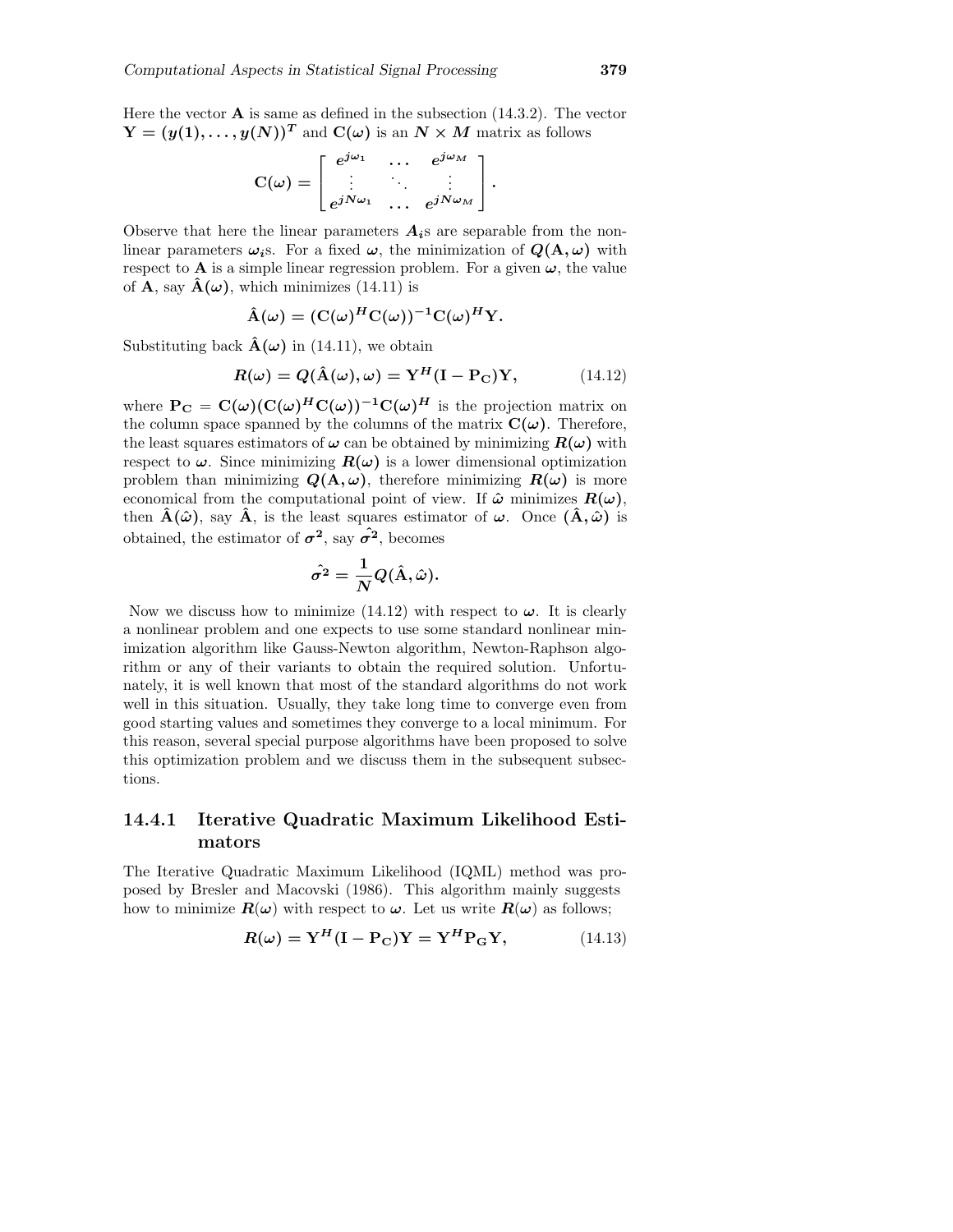where  $P_G = G(G^H G)^{-1} G^H$  and

$$
\mathbf{G} = \begin{bmatrix} \bar{g}_0 & \cdots & 0 \\ \vdots & \cdots & 0 \\ \bar{g}_M & \cdots & 0 \\ \vdots & \vdots & \vdots \\ 0 & \cdots & \bar{g}_0 \\ \vdots & \vdots & \vdots \\ 0 & \cdots & \bar{g}_M \end{bmatrix} .
$$
 (14.14)

Here G is an  $N \times (N - M)$  matrix and  $G^H C(\omega) = 0$ , therefore  $I - P_C =$  $\mathbf{P}_{\mathbf{G}}$  and that implies the second equality of (14.13). Moreover, because of the structure of the matrix  $\mathbf{G}, \mathbf{R}(\omega)$  can be written as

$$
R(\omega) = \mathbf{Y}^H \mathbf{P}_{\mathbf{G}} \mathbf{Y} = \mathbf{g}^H \mathbf{Y}_{\mathbf{D}}^H (\mathbf{G}^H \mathbf{G})^{-1} \mathbf{Y}_{D} \mathbf{g}.
$$

Here the vector **g** is same as defined before and  $Y_D$  is an  $(N - M) \times$  $(M + 1)$  data matrix as follows

$$
\mathrm{Y}_D = \begin{bmatrix} y(1) & \ldots & y(M+1) \\ \vdots & \vdots & \vdots \\ y(N-M) & \ldots & y(N) \end{bmatrix}.
$$

The minimization of (14.13) can be performed by using the following algorithm.

#### Algorithm IQML

- [1] Suppose at the **k**-th step the value of the vector **g** is  $\mathbf{g}_{(k)}$ .
- [2] Compute the matrix  $\mathbf{C}^{(k)} = \mathbf{Y}_{D}^{H} (\mathbf{G}_{(k)}^{H} \mathbf{G}_{(k)})^{-1} \mathbf{Y}_{D}$ ; here  $\mathbf{G}_{(k)}$  is the matrix **G** in (14.14) obtained by replacing **g** with  $\mathbf{g}_{(k)}$ .
- [3] Solve the quadratic minimization problem

$$
\min_{\mathbf{x}:||\mathbf{x}||=1} \mathbf{x}^H \mathbf{C}^{(k)} \mathbf{x}
$$

and suppose the solution is  $g_{(k+1)}$ .

- [4] Check the convergence condition  $|\mathbf{g}_{(k+1)} \mathbf{g}_{(k)}| < \epsilon$  (some pre assigned value). If the convergence condition is met, go to step [5] otherwise  $k = k + 1$  and go to step [1].
- [5] Put  $\hat{\mathbf{g}} = (\hat{g}_0, \dots, \hat{g}_M) = \mathbf{g}_{(k+1)}$ , solve the polynomial equation

$$
\hat{g}_0 + \hat{g}_1 z + \ldots + \hat{g}_M z^M = 0.
$$
 (14.15)

Obtain the M roots of (14.15) as  $\hat{\rho}_1 e^{j\hat{\omega}_1} \cdots, \hat{\rho}_M e^{j\hat{\omega}_M}$ . Consider  $(\hat{\omega}_1, \ldots, \hat{\omega}_M)$  as the least squares estimators of  $(\omega_1, \ldots, \omega_M)$ .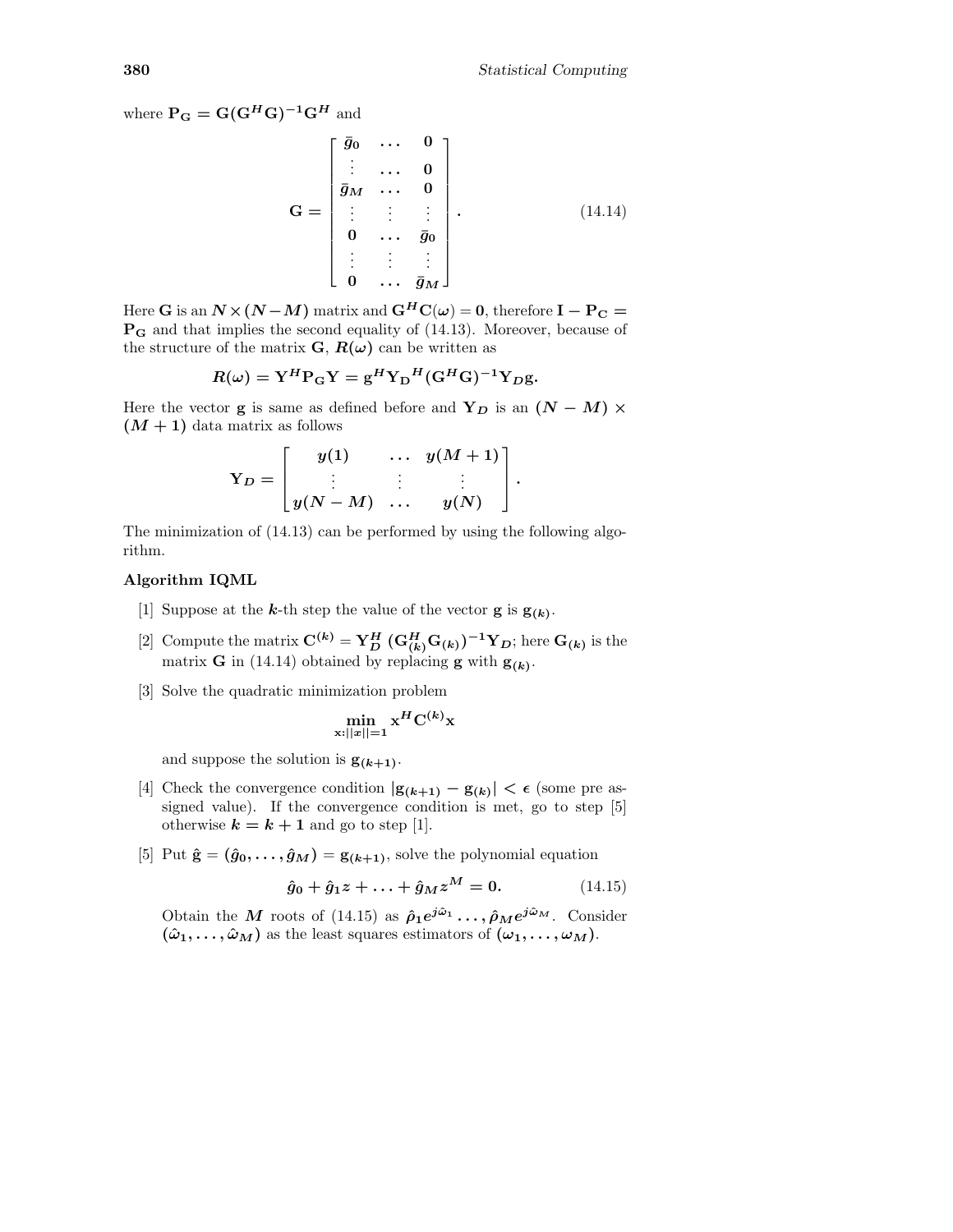#### 14.4.2 Constrained Maximum Likelihood Method

In the IQML method the symmetric structure of the vector g is not used. The Constrained Maximum Likelihood (CML) method was proposed by Kannan and Kundu (1994). The basic idea of the CML method is to minimize  $Y^H P_G Y$  with respect to the vector g when it satisfies the symmetric structure (14.9). It is clear that  $\mathbf{R}(\omega)$  can also be written as

$$
R(\omega) = \mathbf{Y}^{H}(\mathbf{I} - \mathbf{P}_{\mathbf{C}})\mathbf{Y} = \mathbf{Y}^{H}\mathbf{P}_{B}\mathbf{Y},\tag{14.16}
$$

.

where  $P_B = B(B^H B)^{-1}B^H$  and

$$
\mathbf{B} = \begin{bmatrix} \bar{b}_0 & \cdots & 0 \\ \vdots & \cdots & 0 \\ \bar{b}_M & \cdots & 0 \\ \vdots & \vdots & \vdots \\ 0 & \cdots & \bar{b}_0 \\ \vdots & \vdots & \vdots \\ 0 & \cdots & \bar{b}_M \end{bmatrix}
$$

Moreover  $b_i$ 's satisfy the symmetric relation (14.9). Therefore the problem reduces to minimize  $Y^H P_B Y$  with respect to  $\mathbf{b} = (b_0, \ldots, b_M)$  such that  $\mathbf{b}^H \mathbf{b} = 1$  and  $b_k = \bar{b}_{M-k}$  for  $k = 0, \ldots, M$ . The constrained minimization can be done in the following way. Let us write  $\mathbf{b} = \mathbf{c} + \mathbf{j} \mathbf{d}$ , where

$$
c^T = (c_0, c_1, \ldots, c_{\frac{M}{2}}, \ldots, c_1, c_0),
$$
  
\n
$$
d^T = (d_0, d_1, \ldots, d_{\frac{M}{2}-1}, 0, -d_{\frac{M}{2}-1}, \ldots, -d_1, -d_0),
$$

if  $M$  is even and

$$
c^T = (c_0, c_1, \ldots, c_{\frac{M-1}{2}}, c_{\frac{M-1}{2}}, \ldots, c_1, c_0),
$$
  
\n
$$
d^T = (d_0, d_1, \ldots, d_{\frac{M-1}{2}}, -d_{\frac{M-1}{2}}, -d_{\frac{M-1}{2}-1}, \ldots, -d_1, -d_0),
$$

if M is odd. The matrix **B** can be written as  $\mathbf{B} = [\mathbf{\bar{b}}^1, \dots, \mathbf{\bar{b}}^{N-M}],$  where  $(\bar{\mathbf{b}}^{i})^T$  is of the form  $[0, \bar{b}, 0]$ . Let U and V denote the real and imaginary parts of the matrix  $B$ . Assuming that  $M$  is odd,  $B$  can be written as

$$
\mathbf{B} = \sum_{\alpha=0}^{\frac{M-1}{2}} \left( c_{\alpha} \mathbf{U}_{\alpha} + j d_{\alpha} \mathbf{V}_{\alpha} \right),
$$

where  $U_{\alpha}$ ,  $V_{\alpha}$ ,  $\alpha = 0, 1, \ldots, \frac{M-1}{2}$  are  $N \times (N-M)$  matrices with entries 0 and 1 only. The minimization of  $\mathbf{Y}^H \mathbf{P}_B \mathbf{Y}$  (as given in (14.16)) can be obtained by differentiating  $\mathbf{Y}^H \mathbf{P}_B \mathbf{Y}$  with respect to  $c_{\alpha}$  and  $d_{\alpha}$ ;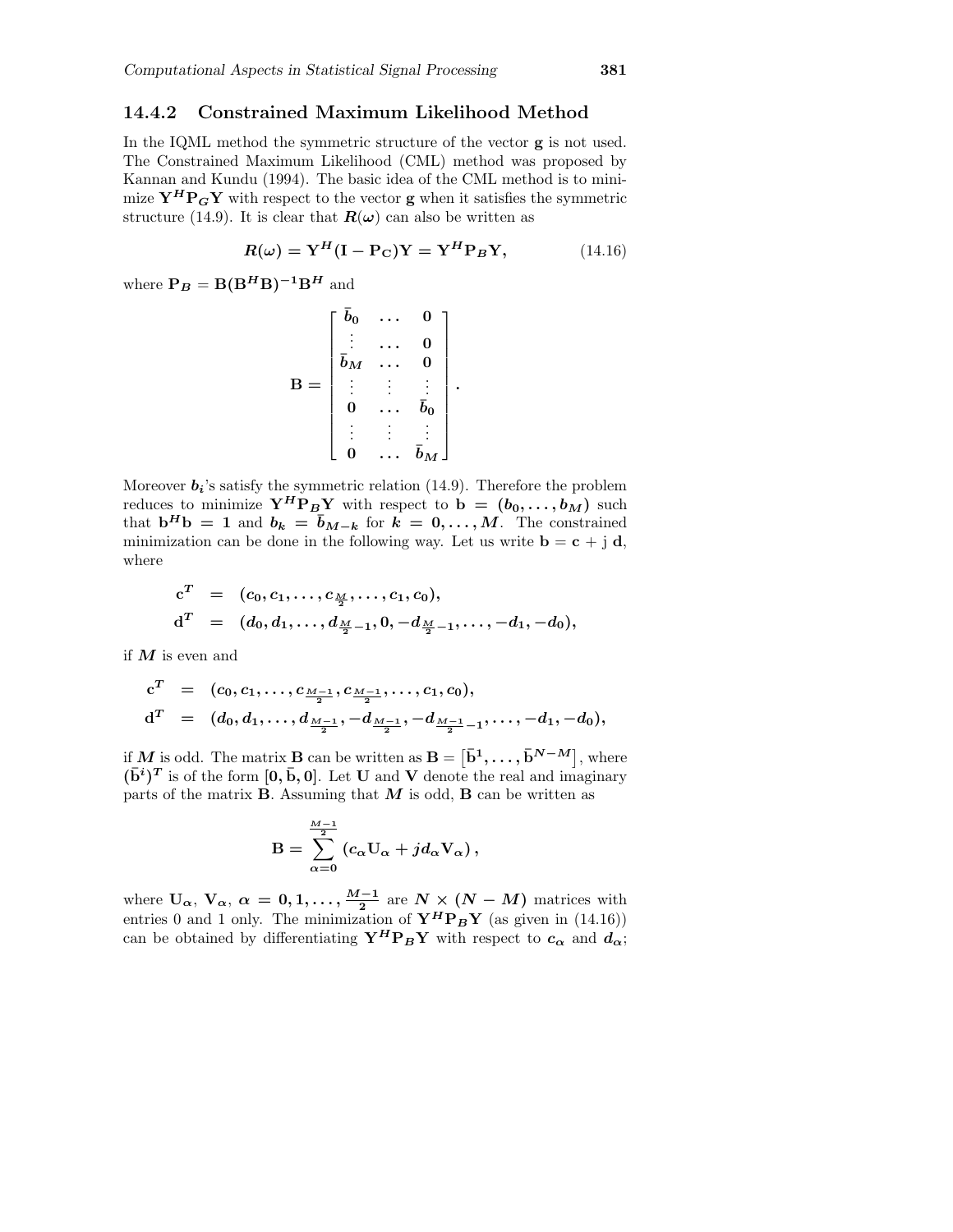for  $\alpha = 0, 1, \ldots, \frac{M-1}{2}$ , which is equivalent to solving a matrix equation of the form

$$
D(\tilde{c},\tilde{d})\left[\frac{\tilde{c}}{\tilde{d}}\right]=0,
$$

where **D** is an  $(M + 1) \times (M + 1)$  matrix. Here  $\tilde{\mathbf{c}}^T = (c_0, \ldots, c_{\frac{M-1}{2}})$ and  $\tilde{\mathbf{d}}^T = (d_0, \ldots, d_{\frac{M-1}{2}})$ . The matrix **D** can be written in a partitioned form as

$$
\mathbf{D} = \begin{bmatrix} \tilde{\mathbf{A}} & \tilde{\mathbf{B}} \\ \tilde{\mathbf{B}}^H & \tilde{\mathbf{C}} \end{bmatrix},\tag{14.17}
$$

where  $\tilde{A}$ ,  $\tilde{B}$ ,  $\tilde{C}$  are all  $\frac{M+1}{2} \times \frac{M+1}{2}$  matrices. The  $(i, k)$ -th elements of the matrices  $\tilde{\mathbf{A}}, \tilde{\mathbf{B}}, \tilde{\mathbf{C}}$  are as follows;

$$
\tilde{A}_{ik} = \mathbf{Y}^{H} \mathbf{U}_{i} (\mathbf{B}^{H} \mathbf{B})^{-1} \mathbf{U}_{k}^{H} \mathbf{Y} - \mathbf{Y}^{H} \mathbf{B} (\mathbf{B}^{H} \mathbf{B})^{-1} (\mathbf{U}_{i}^{T} \mathbf{U}_{k} + \mathbf{U}_{k}^{T} \mathbf{U}_{i})
$$
\n
$$
(\mathbf{B}^{H} \mathbf{B})^{-1} \mathbf{B}^{H} \mathbf{Y} + \mathbf{Y}^{H} \mathbf{U}_{k} (\mathbf{B}^{H} \mathbf{B})^{-1} \mathbf{U}_{i}^{T} \mathbf{Y}
$$
\n
$$
\tilde{B}_{ik} = -j \mathbf{Y}^{H} \mathbf{U}_{i} (\mathbf{B}^{H} \mathbf{B})^{-1} \mathbf{V}_{k}^{H} \mathbf{Y} - j \mathbf{Y}^{H} \mathbf{B} (\mathbf{B}^{H} \mathbf{B})^{-1} (\mathbf{U}_{i}^{T} \mathbf{V}_{k} - \mathbf{V}_{k}^{T} \mathbf{U}_{i})
$$
\n
$$
(\mathbf{B}^{H} \mathbf{B})^{-1} \mathbf{B}^{H} \mathbf{Y} + j \mathbf{Y}^{H} \mathbf{V}_{k} (\mathbf{B}^{H} \mathbf{B})^{-1} \mathbf{U}_{i}^{T} \mathbf{Y}
$$
\n
$$
\tilde{C}_{ik} = \mathbf{Y}^{H} \mathbf{V}_{i} (\mathbf{B}^{H} \mathbf{B})^{-1} \mathbf{V}_{k}^{H} \mathbf{Y} - \mathbf{Y}^{H} \mathbf{B} (\mathbf{B}^{H} \mathbf{B})^{-1} (\mathbf{V}_{i}^{T} \mathbf{V}_{k} + \mathbf{V}_{k}^{T} \mathbf{V}_{i})
$$
\n
$$
(\mathbf{B}^{H} \mathbf{B})^{-1} \mathbf{B}^{H} \mathbf{Y} + \mathbf{Y}^{H} \mathbf{V}_{k} (\mathbf{B}^{H} \mathbf{B})^{-1} \mathbf{V}_{i}^{T} \mathbf{Y}
$$

for  $i, k = 0, 1, \ldots, \frac{M-1}{2}$ . Similarly, when M is even, let us define  $\tilde{c}^T =$  $(c_0,\ldots,c_{\frac{M}{2}})$  and  $\tilde{\mathbf{d}}^T = (d_0,\ldots,d_{\frac{M}{2}})$ . In this case also the matrix **D** can be partitioned as (14.17), but here  $\tilde{A}$ ,  $\tilde{B}$ ,  $\tilde{C}$  are  $\left(\frac{M}{2} + 1\right) \times \left(\frac{M}{2} + 1\right)$ ,  $\left(\frac{M}{2}+1\right)\times\left(\frac{M}{2}\right)$  and  $\left(\frac{M}{2}\right)\times\left(\frac{M}{2}\right)$  matrices respectively. The  $(i, k)$ -th elements of  $\tilde{A}, \tilde{B}, \tilde{C}$  are the same as before with appropriate ranges of i and  $k$ . The matrix  $D$  is a real symmetric matrix in both cases and we need to solve a matrix equation of the form

$$
D(x)x = 0
$$
, such that  $||x|| = 1$ . (14.18)

The constrained minimization problem is transformed to a real valued nonlinear eigenvalue problem. If  $\hat{x}$  satisfies (14.18), then  $\hat{x}$  should be an eigenvector of the matrix  $\mathbf{D}(\hat{\mathbf{x}})$ . The CML method suggests the following iterative technique to solve (14.18)

$$
\left(\mathrm{D}(\mathrm{x}^{(k)}) - \lambda^{(k+1)}\mathrm{I}\right)\mathrm{x}^{(k+1)} = 0, \quad ||\mathrm{x}^{(k+1)}|| = 1,
$$

where  $\lambda^{(k+1)}$  is the eigenvalue which is closest to zero of the matrix  $D(\hat{x})$ and  $\mathbf{x}^{(k+1)}$  is the corresponding eigenvector. The iterative process should be stopped when  $\lambda^{(k+1)}$  is small compared to  $||\mathbf{D}||$ , the largest eigenvalue of the matrix D. The CML estimators can be obtained using the following algorithm: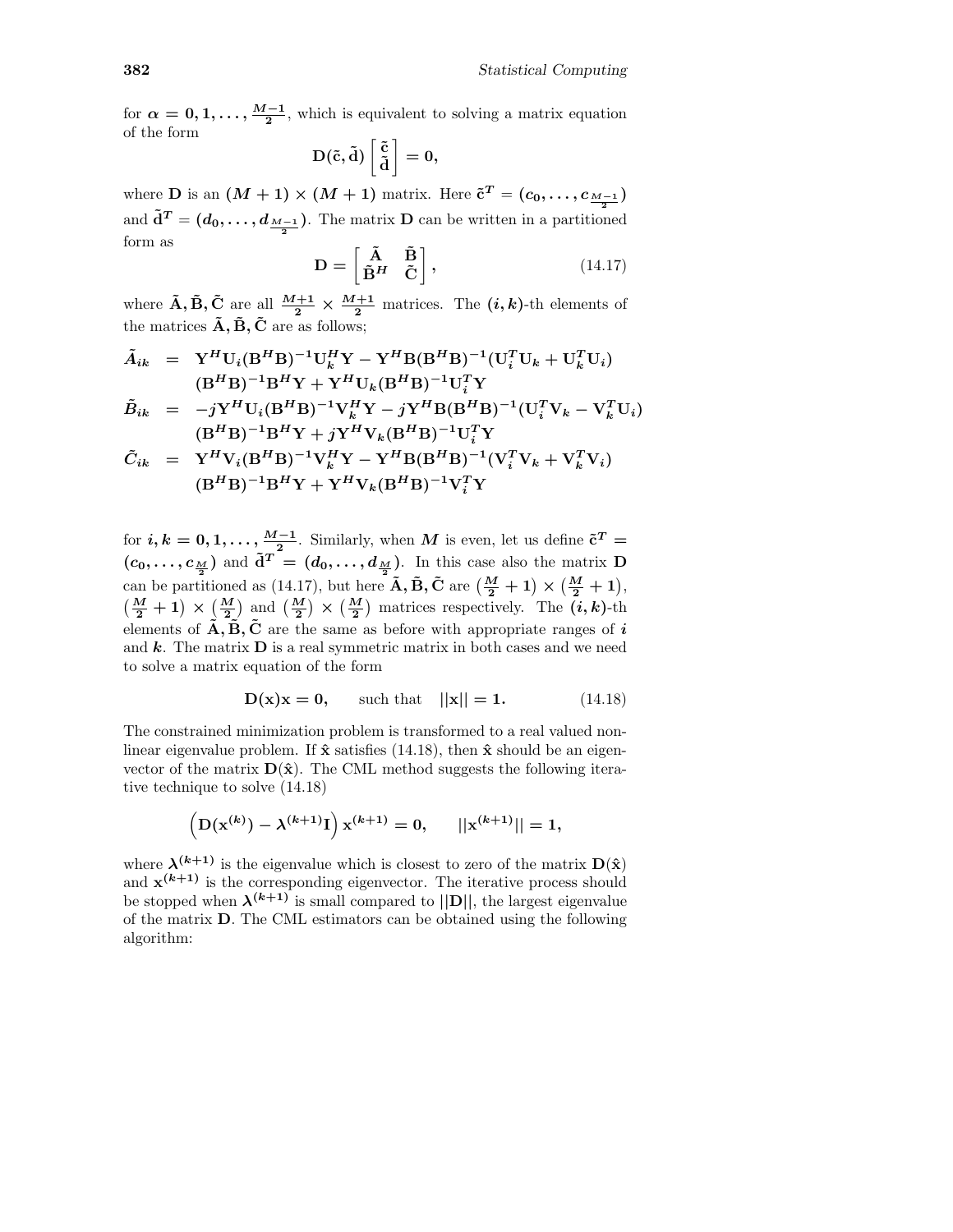#### CML Algorithm:

- [1] Suppose at the *i*-th step the value of the vector **x** is  $\mathbf{x}_{(i)}$ . Normalize  $\mathbf{x}, i.e. \; \mathbf{x^{(i)}} = \frac{\mathbf{x^{(i)}}}{||\mathbf{x^{(i)}}||}.$
- [2] Calculate the matrix  $D(\mathbf{x}^{(i)})$ .
- [3] Find the eigenvalue  $\lambda^{(i+1)}$  of  $D(x^{(i)})$  closest to zero and normalize the corresponding eigenvector  $\mathbf{x}^{(i+1)}$ .
- [4] Test the convergence by checking whether  $|\lambda^{(i+1)}| < \epsilon ||\mathbf{D}||$ .
- [5] If the convergence condition in step 4 is not met, then  $i := i + 1$  and go to step 2.

#### 14.4.3 Expectation Maximization Algorithm

The expectation maximization (EM) algorithm, developed by Dempster, Laird and Rubin (1977) is a general method for solving the maximum likelihood estimation problem when the data are incomplete. The details on the EM algorithm can be found in Chapter 4. Although the EM algorithm has been originally used for incomplete data, it can be used also when the data is complete. The EM algorithm can be used quite effectively in estimating the unknown amplitudes and the frequencies of the model (14.6) and the method was proposed by Feder and Weinstein (1988). In developing the EM algorithm it is assumed that the errors are  $i.i.d$  Gaussian random variables, although it can be relaxed and it is not pursued here. But in formulating the EM algorithm one needs to know the distribution of the error random variables.

For better understanding we explain the EM algorithm briefly over here. Let Y denote the observed (may be incomplete) data possessing the probability density function  $f_Y(y; \theta)$  indexed by the parameter vector  $\theta \in \Theta \subset \mathbb{R}^k$  and let **X** denote the 'complete' data vector related to **Y** by

$$
H(\mathbf{X})=\mathbf{Y},
$$

where  $H(.)$  is a many to one non-invertible function. Therefore, the density function of **X**, say  $f_{\mathbf{X}}(\mathbf{x}; \theta)$  can be written as

$$
f_{\mathbf{X}}(\mathbf{x};\theta) = f_{\mathbf{X}|\mathbf{Y}=\mathbf{y}}(\mathbf{x};\theta) f_{\mathbf{Y}}(\mathbf{y};\theta) \quad \forall H(\mathbf{x}) = \mathbf{y}, \quad (14.19)
$$

where  $f_{X|Y=y}(x; \theta)$  is the conditional probability density function of X given  $Y = y$ . Taking the logarithm on both sides of (14.19)

$$
\ln f_{\mathbf{Y}}(\mathbf{y};\theta) = \ln f_{\mathbf{X}}(\mathbf{x};\theta) - \ln f_{\mathbf{X}|\mathbf{Y}=\mathbf{y}}(\mathbf{x};\theta).
$$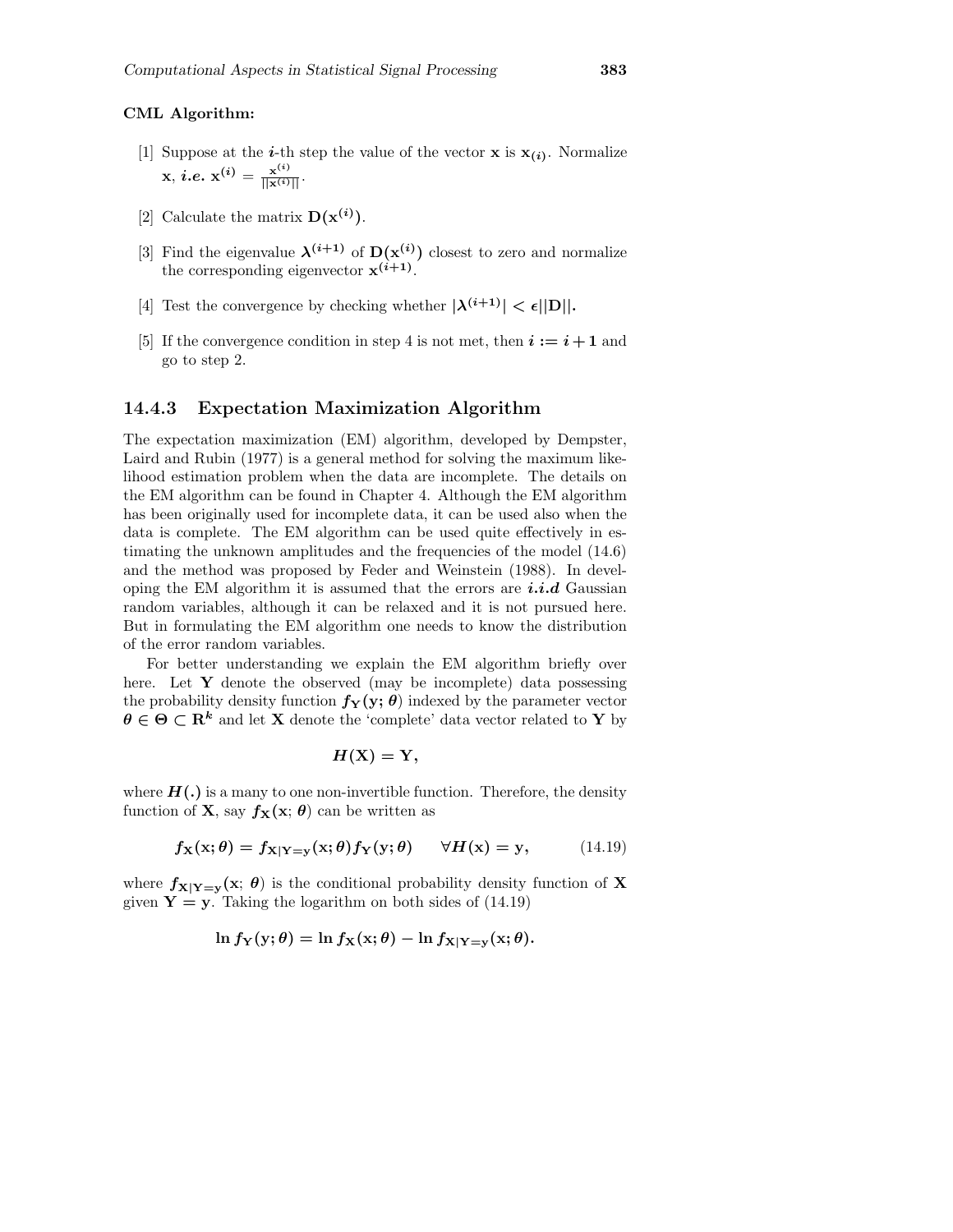Taking the conditional expectation given  $Y = y$  at the parameter value  $\theta'$ gives,

$$
\ln f_{\mathbf{Y}}(\mathbf{y};\theta) = E\{\ln f_{\mathbf{X}}(\mathbf{x};\theta)|\mathbf{Y}=\mathbf{y},\theta'\}-E\{\ln f_{\mathbf{X}|\mathbf{Y}=\mathbf{y}}(\mathbf{x};\theta)|\mathbf{Y}=\mathbf{y},\theta'\}.
$$
\n(14.20)

If we define

$$
L(\theta) = \ln f_{\mathbf{Y}}(\mathbf{y}; \theta),
$$
  
\n
$$
U(\theta, \theta') = E{\ln f_{\mathbf{X}}(\mathbf{x}; \theta)|\mathbf{Y} = \mathbf{y}, \theta'}, \text{ and}
$$
  
\n
$$
V(\theta, \theta') = E{\ln f_{\mathbf{X}|\mathbf{Y} = \mathbf{y}}(\mathbf{x}; \theta)|\mathbf{Y} = \mathbf{y}, \theta'},
$$

then (14.20) becomes

$$
L(\theta) = U(\theta, \theta') - V(\theta, \theta').
$$

Here  $L(\theta)$  is the log-likelihood function of the observed data and that needs to be maximized to obtain the maximum likelihood estimators of  $\theta$ . Since  $V(\theta, \theta') \le V(\theta', \theta')$  (Jensen's inequality), therefore, if

$$
U(\theta,\theta')>U(\theta',\theta')
$$

then

$$
L(\theta) > L(\theta'). \tag{14.21}
$$

The relation (14.21) forms the basis of the EM algorithm. The algorithm starts with an initial guess and let us denote by  $\hat{\theta}^{(m)}$  the current estimate of  $\theta$  after m iterations. Then  $\hat{\theta}^{(m+1)}$  can be obtained as follows

E Step : Compute 
$$
U(\theta, \hat{\theta}^{(m)})
$$
  
M Step :  $\hat{\theta}^{(m+1)} = \arg \max_{\theta} U(\theta, \hat{\theta}^{(m)})$ .

It is possible to use the EM algorithm to obtain the estimates of the unknown parameters of the model (14.6) under the assumption that the errors are Gaussian random variables. Under these assumptions, the loglikelihood function takes the form;

$$
L(\theta) = c - \frac{1}{2\sigma^2} \sum_{n=1}^N \left| y(n) - \sum_{i=1}^M A_i e^{j\omega_i n} \right|^2.
$$

To use the EM algorithm, let us write

$$
\mathrm{x}(n) = \left[x_1(n),\ldots,x_M(n)\right]^T,
$$

here

$$
x_k(n) = A_k e^{j\omega_k n} + z_k(n).
$$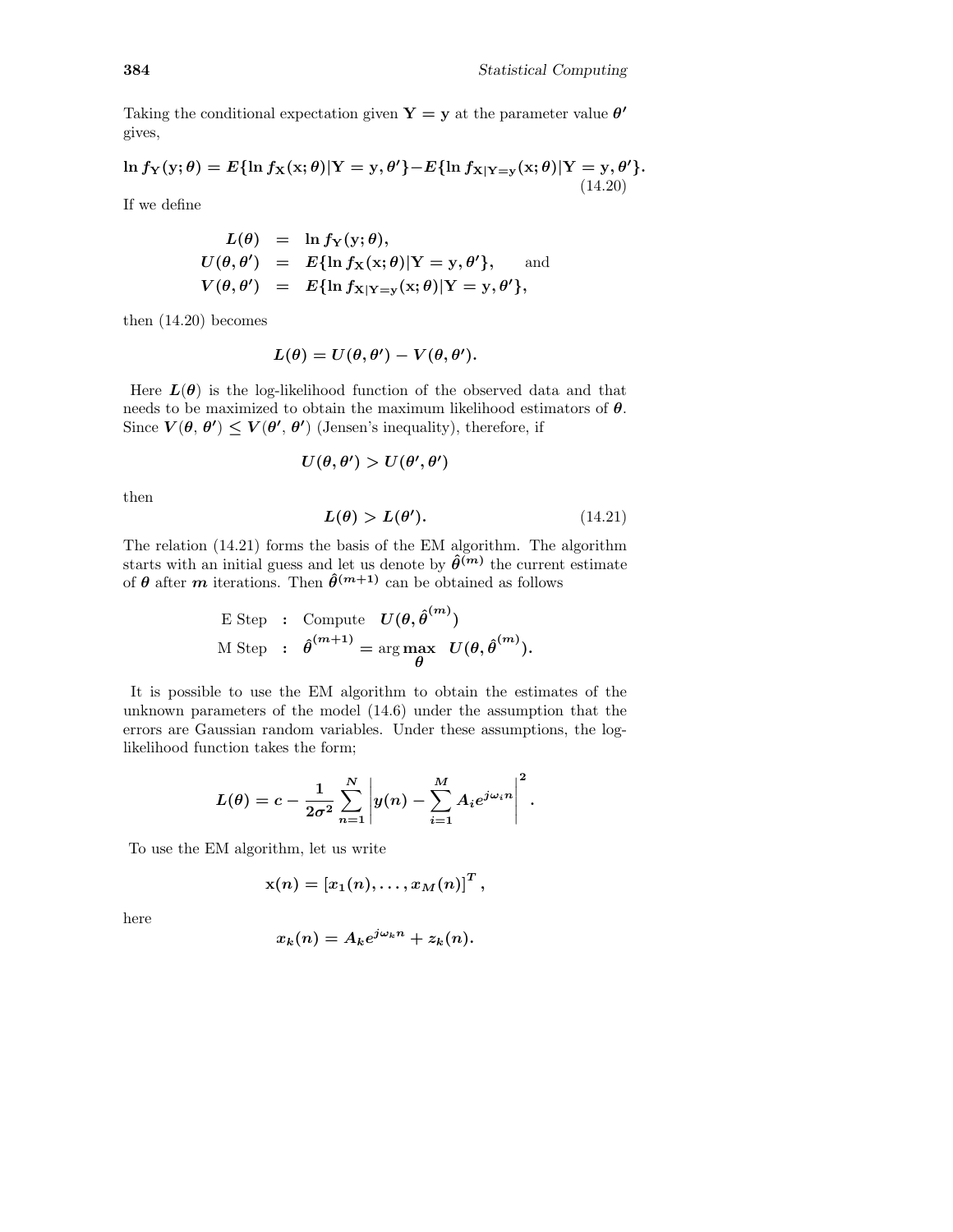Here  $z_k(n)$ 's are obtained by arbitrarily decomposing the total noise  $z(n)$ into  $M$  components, so that

$$
\sum_{k=1}^M z_k(n) = z(n).
$$

Therefore, the model (3.1) can be written as

$$
y(n) = \sum_{k=1}^{M} x_k(n) = \text{Hx}(n)
$$

and  $H = [1, \ldots, 1]$ . Let us choose  $z_k(n)$  to be independent zero mean Gaussian random variables with variance  $\beta_k$  such that

$$
\sum_{k=1}^{M} \beta_k = 1 \qquad \beta_k \geq 0.
$$

With the above notation, the EM algorithm takes the following form. If  $\hat{A}_k^{(m)}$  $_k^{(m)}$  and  $\hat{\omega}_k^{(m)}$  $\binom{m}{k}$  denote the estimates of  $A_k$  and  $\omega_k$  respectively after m iterations, then

$$
\begin{aligned}\n\text{E Step} & \; : \; \hat{x}_k^{(m)}(n) = \hat{A}_k^{(m)} e^{j\hat{\omega}_k^{(m)}n} + \beta_k \left[ y(n) - \sum_{i=1}^M \hat{A}_i^{(m)} e^{j\hat{\omega}_i^{(m)}n} \right] \\
\text{M Step} & \; : \; (\hat{A}_k^{(m+1)}, \hat{\omega}_k^{(m+1)}) = \arg \max_{A_k, \omega_k} \; \left| \hat{x}_k^{(m)}(n) - A_k e^{j\omega_k n} \right|^2.\n\end{aligned}
$$

It is interesting to note that  $\hat{A}_k^{(m+1)}$  $\hat{\omega}_k^{(m+1)}$  and  $\hat{\omega}_k^{(m+1)}$  $\binom{m+1}{k}$  are the maximum likelihood estimators based on  $\hat{x}_k^{(m)}$  $\binom{m}{k}(n)$ . The most important feature of this algorithm is that it decomposes the complicated multiparameter optimization problem into  $M$  separate simple one dimensional optimization problems. This particular method can be used for on line implementation purposes.  $M$  different processors can be used to obtain the estimates of the unknown parameters very efficiently.

There are several other iterative algorithms like the Iterative Inverse Filtering method of Matausek, Stankovic and Radovic (1983), Dynamic Programming method of Yau and Bresler (1993) or 7-step efficient algorithm by Bai, Rao, Chow and Kundu (2003) available in the literature but they are not pursued here. Now we present some important non-iterative algorithms which are used in practice.

## 14.5 Different Non-Iterative Methods

### 14.5.1 Modified Forward Backward Linear Prediction Method

The modified Forward Backward Linear Prediction (MFBLP) method was proposed by Tufts and Kumaresan (1982). Assuming that the data are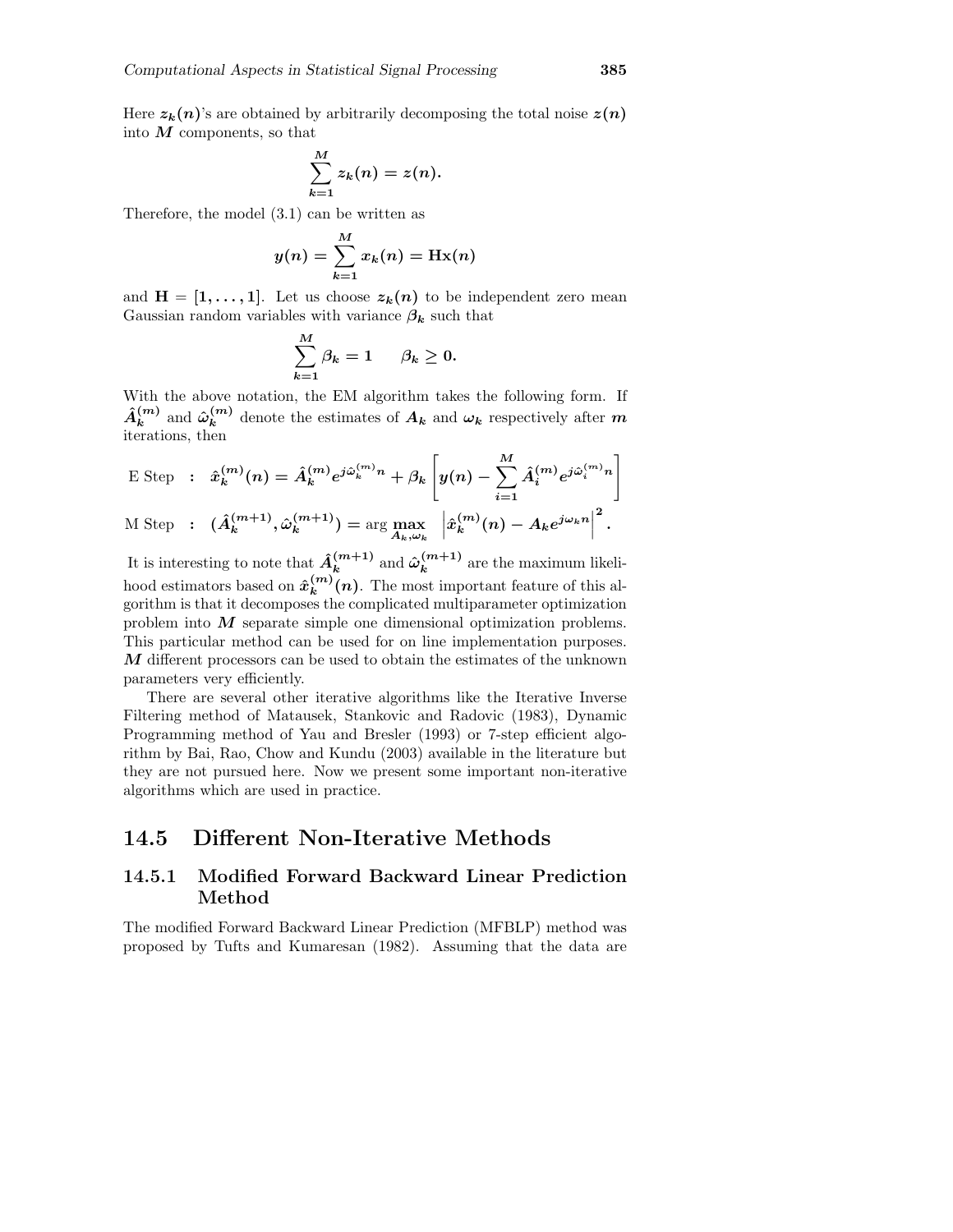noiseless in the model (14.6), it can be easily seen that for any  $M < L <$  $N - M$ , there exists  $b_1, \ldots, b_L$ , such that

$$
\begin{bmatrix}\ny(L) & y(L-1) & \dots & y(2) & y(1) \\
\vdots & \vdots & \vdots & \vdots \\
y(N-1) & y(N-2) & \dots & y(N-L+1) & y(N-L) \\
\overline{y}(2) & \overline{y}(3) & \dots & \overline{y}(L) & \overline{y}(L+1) \\
\vdots & \vdots & \vdots & \vdots & \vdots \\
\overline{y}(N-L+1) & \overline{y}(N-L+2) & \dots & \overline{y}(N-1) & \overline{y}(N)\n\end{bmatrix}\n\begin{bmatrix}\nb_1 \\
\vdots \\
b_L\n\end{bmatrix}
$$
\n
$$
= -\begin{bmatrix}\ny(L+1) \\
\vdots \\
y(N) \\
\overline{y}(1) \\
\vdots \\
\overline{y}(N-L)\n\end{bmatrix} \quad \text{or} \quad Y_{TK}b = -h \quad \text{(say)}.
$$

Unlike Prony's equations, here the constants  $\mathbf{b} = (\mathbf{b}_1, \dots, \mathbf{b}_L)$  may not be unique. The vector **b** should be chosen such that  $||\mathbf{b}||^2 = \sum_{i=1}^{L} |b_i|^2$ is minimum (minimum norm solution). In this case it has been shown by Kumaresan (1982) that out of the  $L$  roots of the polynomial equation

$$
x^{L} + b_{1}x^{L-1} + \dots + b_{L} = 0, \qquad (14.22)
$$

M of them are of the form  $e^{j\omega_k}$ , for  $k = 1, ..., M$  and the polynomial equation (14.22) has  $L - M$  other roots and they have magnitudes strictly less than one. The above finding helps to distinguish the  $M$  signal zeros from the  $L - M$  noise zeros. Since in practice the data are noisy, the following procedure can be obtained to estimate the vector b as

$$
\hat{\mathbf{b}} = -\sum_{k=1}^M \sigma_k^{-1}[\mathbf{u}_k^H] \mathbf{v}_k.
$$

Here  $\sigma_k$ 's are the singular values of the matrix  $Y_{TK}$ ,  $v_k$  for  $k = 1, \ldots L$ and  $\mathbf{u}_k$  for  $k = 1, ..., N - L$  are the eigenvectors of  $\mathbf{Y}_{TK}^H \mathbf{Y}_{TK}$  and  $Y_{TK}Y_{TK}^H$  respectively. The main reason to use the truncated singular value decomposition is to increase the signal to noise ratio in the data prior to obtaining the solution vector **b**. Once **b** is obtained using  $(14.22)$ , the estimates of the frequencies can be obtained very easily.

### 14.5.2 Estimation of the Signal Parameters via Rotation Invariant Technique

The Estimation of the Signal Parameters via Rotation Invariant Technique (ESPRIT) was proposed by Roy (1987) and it was used to estimate the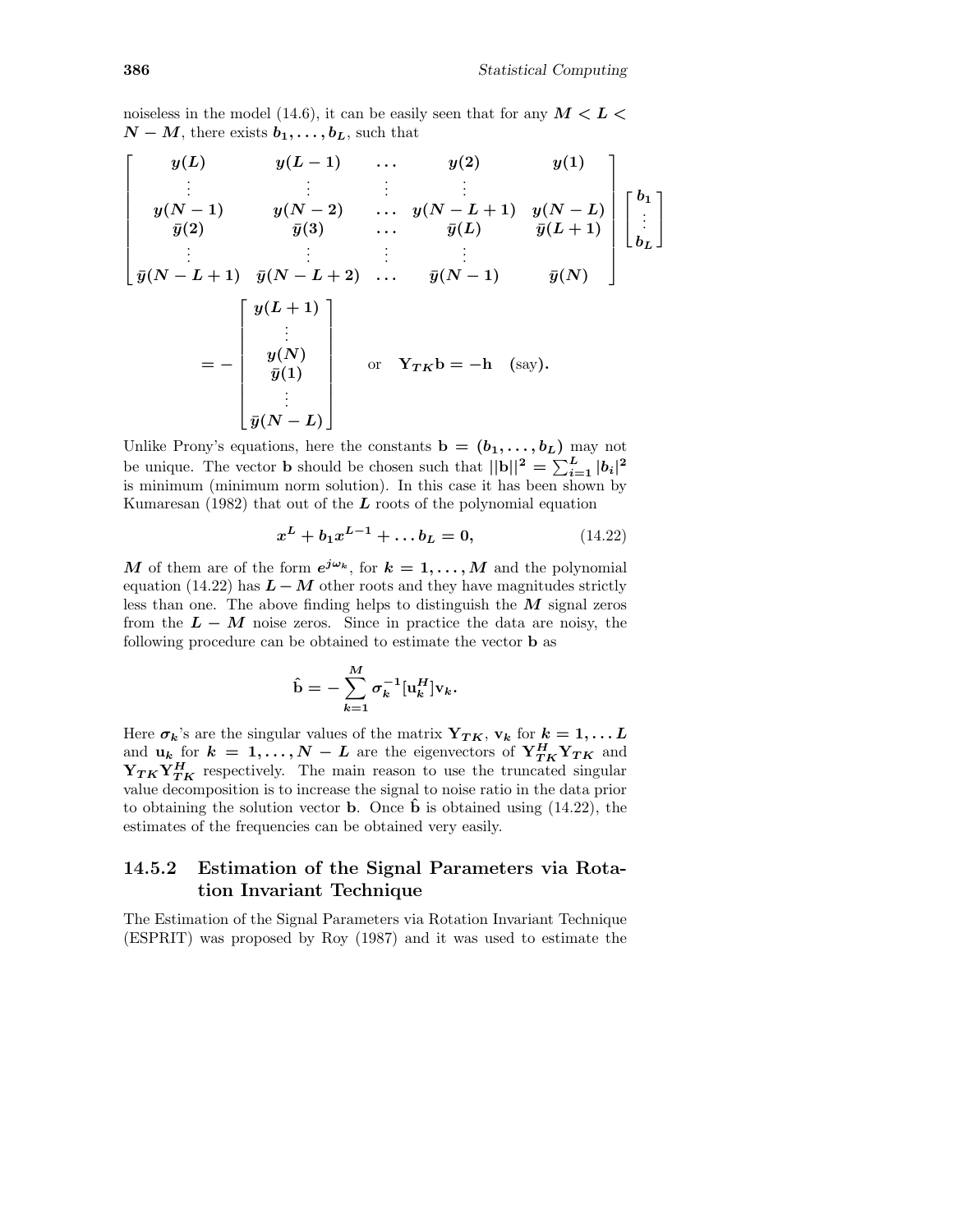parameters of the Direction of Arrival (DOA) model. Although ESPRIT method was originally proposed to estimate the parameters of the DOA model but it can be used quite effectively to estimate the frequencies of the sinusoidal model (14.6) also. The method can be briefly described as follows.

For a given  $L, M < L < N - M$  construct two data matrices

$$
Y_{R1} = \begin{bmatrix} y(1) & \cdots & y(L) \\ \vdots & \vdots & \vdots \\ y(N-L) & \cdots & y(N-1) \end{bmatrix} \text{ and }
$$

$$
Y_{R2} = \begin{bmatrix} y(2) & \cdots & y(L+1) \\ \vdots & \vdots & \vdots \\ y(N-L+1) & \cdots & y(N) \end{bmatrix}.
$$

Suppose  $C_{11} = \left[ Y_{R1}^H Y_{R1} - \sigma^2 I \right]$  and  $C_{12} = \left[ Y_{R2}^H Y_{R1} - \sigma^2 J \right]$ , where I and J are the identity matrix and exchange matrix respectively, each of order  $L \times L$ . Consider the singular values of the matrix pencil (see Pillai 1989)

$$
\mathbf{C_{11}} - \gamma \mathbf{C_{12}}.\tag{14.23}
$$

It can be shown (Pillai 1989) that the  $M$  non-zero eigenvalues of the matrix pencil (14.23) will be of the form  $e^{j\omega_k}$  for  $k=1,\ldots,M$ . But since  $\sigma^2$  is unknown, in practice, therefore  $\sigma^2$  needs to be estimated to construct  $\mathrm{C}_{11}$ and  $C_{12}$  by replacing  $\sigma^2$  with  $\hat{\sigma}^2$ . To avoid this situation Roy and Kailath (1989) proposed the Total Least Squares Estimation of Signal Parameters via Rotation Invariant Technique (TLS-ESPRIT), which does not require the estimation of  $\sigma^2$ .

#### 14.5.3 TLS-ESPRIT

Under the same set up as in the previous case, consider two  $2L \times 2L$ matrices **R** and  $\Sigma$  as follows;

$$
\mathbf{R} = \begin{bmatrix} \mathbf{Y}_{R1}^H \\ \mathbf{Y}_{R2}^H \end{bmatrix} [\mathbf{Y}_{R1} : \mathbf{Y}_{R2}], \text{ and } \Sigma = \begin{bmatrix} \mathbf{I} & \mathbf{J} \\ \mathbf{J}^T & \mathbf{I} \end{bmatrix}.
$$

Let  $e_1, \ldots, e_M$  be the generalized eigenvectors (Rao 1973), corresponding to the largest  $M$  generalized eigenvalues of  $R$  with respect to the known matrix  $\Sigma$ . Construct the two  $L \times M$  matrices  $E_1$  and  $E_2$  from  $e_1, \ldots, e_M$ as

$$
[{\rm e}_1:\ldots:{\rm e}_M]=\left[\begin{matrix} {\rm E}_1\\ {\rm E}_2\end{matrix}\right],
$$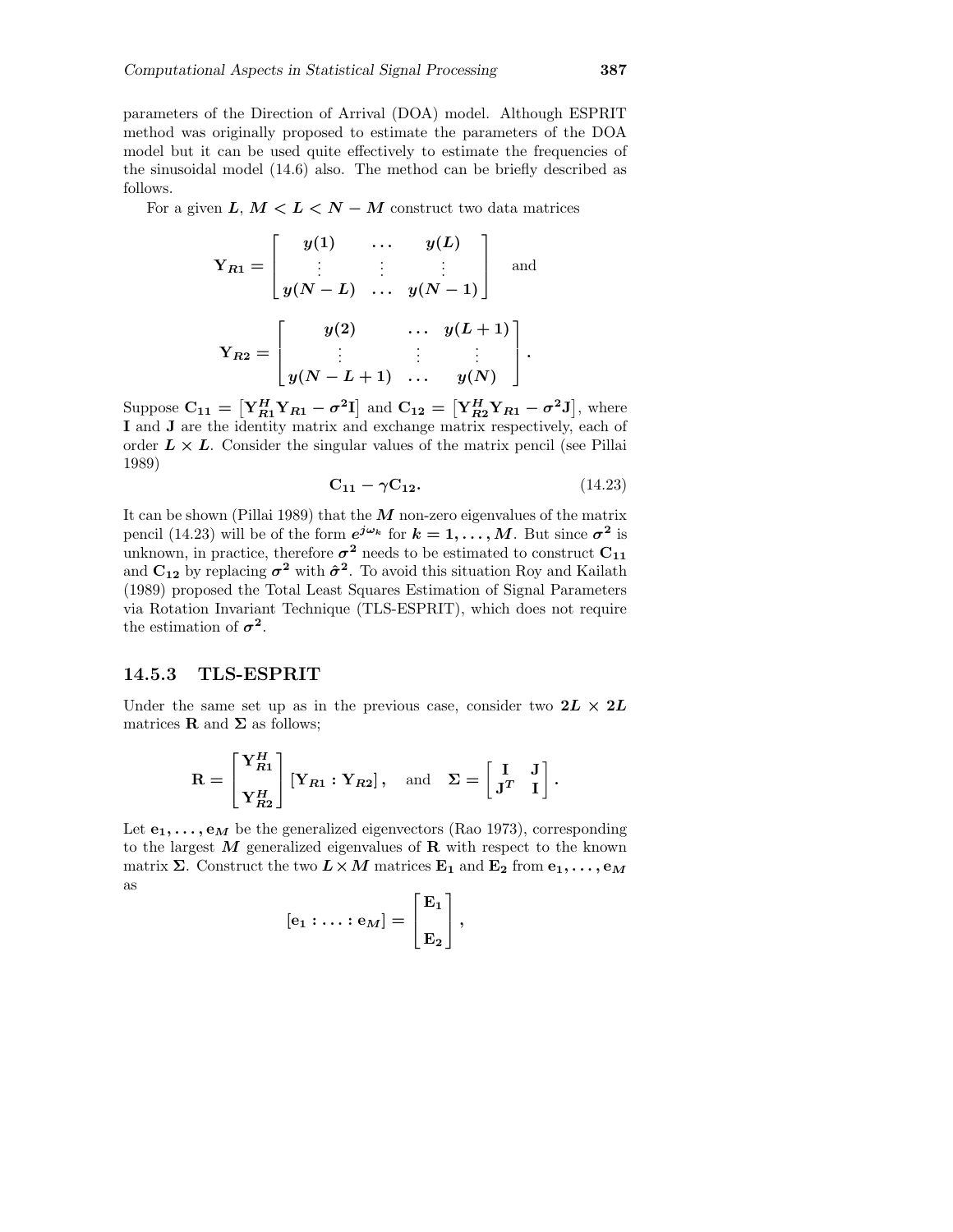and then obtain the unique  $2M \times M$  matrix W and the two  $M \times M$ matrices  $\mathbf{W_{1}}$  and  $\mathbf{W_{2}}$  as

$$
\left[E_1:E_2\right]W=0,\quad W=\begin{bmatrix}W_1\\W_2\end{bmatrix}.
$$

Finally obtain the M eigenvalues of  $-W_1W_2^{-1}$ . In the noise less situation M eigenvalues will be of the form  $e^{j\omega_k}$ , for  $k = 1, ..., M$  (Pillai 1989). Therefore, the frequencies can be estimated form the eigenvalues of the matrix  $-W_1W_2^{-1}$ .

It is known that TLS-ESPRIT works better than ESPRIT. The main computation in the TLS-ESPRIT is the computation of the eigenvectors of an  $L \times L$  matrix. It does not require any root finding computation like MFBLP. The consistency property of the ESPRIT or the TLS-ESPRIT is not yet known.

#### 14.5.4 Quinn's Method

Quinn (1994) proposed a method of estimating the frequencies of the model (14.6) by interpolation using the Fourier coefficients. Although, it has been proposed originally for single frequency model (*i.e.* for  $M = 1$ ), but it can be extended easily for the multiple frequencies also (Kundu and Mitra 1998). First we describe the Quinn's method for single frequency only. Suppose,

$$
X(i) = \sum_{n=1}^{N} y(n) e^{-\frac{j2\pi in}{N}}.
$$

Then Quinn's algorithm becomes:

- [1] Let  $|X(\tau_T)|^2 \geq |X(i)|^2$ , for  $1 \leq i \leq \left[\frac{N-1}{2}\right]$ .
- [2] Let  $\hat{\alpha}_1 = \text{Real}\frac{X(\tau_T 1)}{X(\tau_T)}, \hat{\alpha}_2 = \text{Real}\frac{X(\tau_T + 1)}{X(\tau_T)}$  and  $\hat{\delta}_1 = \frac{\hat{\alpha}_1}{(1 \hat{\alpha}_1)}$  and  $\hat{\delta}_2 = -\frac{\hat{\alpha}_2}{(1-\hat{\alpha}_2)}$ . If  $\hat{\delta}_1$  and  $\hat{\delta}_2$  are both  $> 0$ , put  $\hat{\delta} = \hat{\delta}_2$ , otherwise  $\hat{\delta}=\hat{\delta}_1.$
- [3] Estimate  $\omega$  by  $\hat{\omega} = \frac{2\pi(\tau_T + \hat{\delta})}{N}$ .

If more than one frequency is present continue with the second largest  $|X(i)|^2$  and so on. Computationally Quinn's method is very easy to implement and it is observed that the estimates are consistent and the asymptotic mean squared errors of the estimates are of the order  $N^{-3}$ , the best possible convergence rate in this case.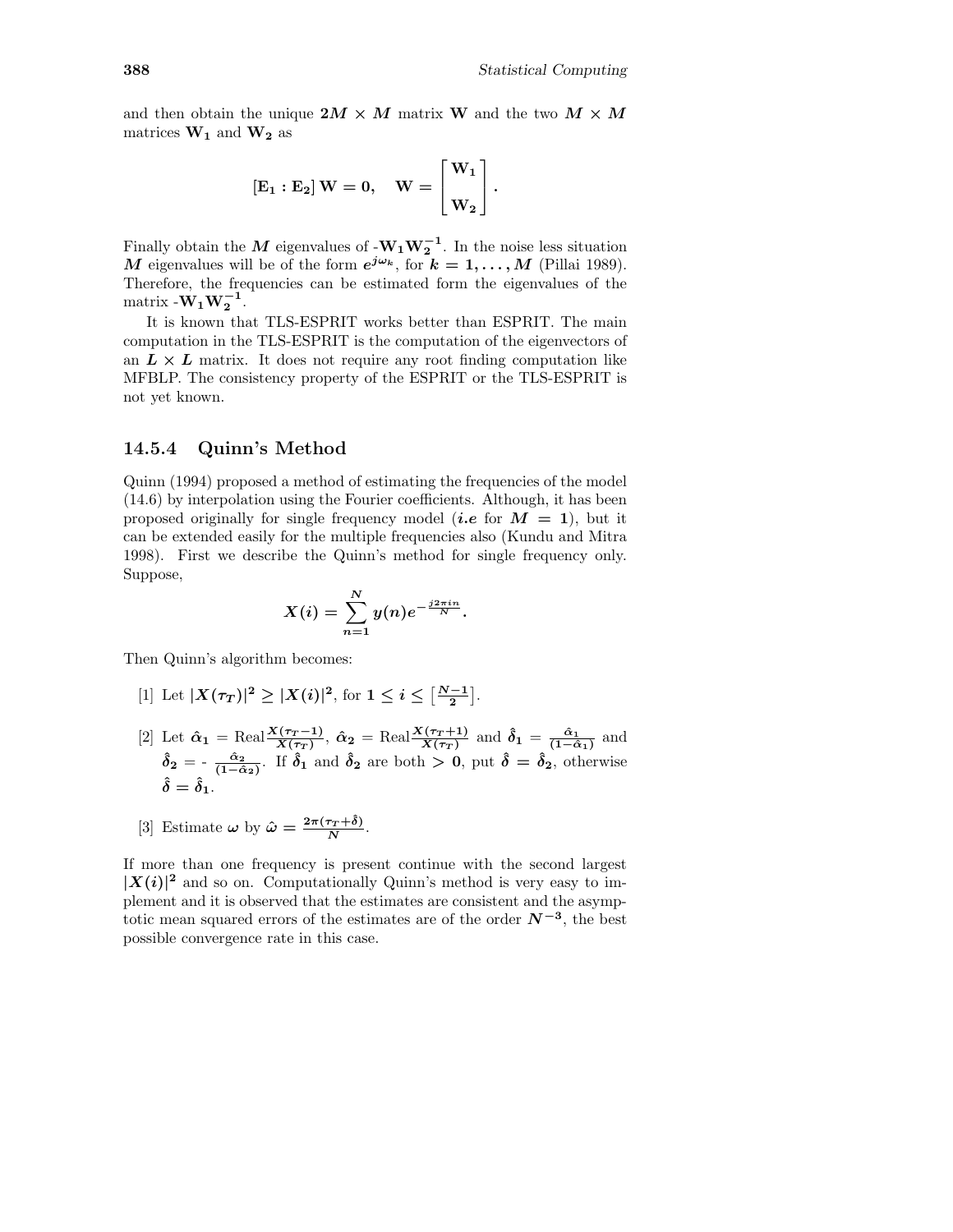### 14.5.5 Noise Space Decomposition Method

The Noise Space Decomposition (NSD) method was proposed by Kundu and Mitra (1995). The method can be briefly described as follows. Consider the  $N - L \times L + 1$  data matrix  $A_{NSD}$  as

$$
\mathbf{A}_{NSD} = \begin{bmatrix} y(1) & \ldots & y(L+1) \\ \ldots & \ldots & \ldots \\ y(N-L) & \ldots & y(N) \end{bmatrix},
$$

for any integer L, such that  $M \leq L \leq N-M$ . Construct the  $L+1 \times L+1$ matrix  $\mathbf{T} = \frac{1}{N} \left[ \mathbf{A}_{NSD}^H \mathbf{A}_{NSD} \right]$ . Let the spectral decomposition of the matrix  $\mathbf T$  be as

$$
\mathbf{T} = \sum_{i=1}^{L+1} \hat{\sigma}_i^2 \mathbf{u}_i \mathbf{u}_i^H,
$$

where  $\hat{\sigma}_1^2 > \ldots > \hat{\sigma}_{L+1}^2$  are the ordered eigenvalues of the matrix T and  $\mathbf{u}_i$ 's are orthogonal eigenvectors corresponding to  $\hat{\sigma}_i^2$ . Construct the  $L+1\times L+1-M$  matrix  $\mathbf{B}_{NSD}$  as

$$
\mathbf{B}_{NSD}=[\mathbf{u}_{M+1}:\ldots:\mathbf{u}_{L+1}].
$$

Partition the matrix  $B_{NSD}$  as

$$
\mathbf{B}_{NSD}^H = \left[ \mathbf{B}_{1k}^H: \mathbf{B}_{2k}^H: \mathbf{B}_{3k}^H \right]
$$

for  $k = 0, ..., L-M$  where  $B_{1k}^H$ ,  $B_{2k}^H$ , and  $B_{3k}^H$  are of the orders  $L+1$  –  $M \times k$ ,  $L + 1 - M \times M + 1$  and  $L + 1 - M \times L - k - M$  respectively. Find a vector  $X_k$  such that

$$
\begin{bmatrix} \mathbf{B}_{1k} \\ \mathbf{B}_{3k} \end{bmatrix} \mathbf{X}_k = 0.
$$

Let us denote the vector  $\mathbf{c}^k = \mathbf{B}_{2k} \mathbf{X}_k$  for  $k = 0, \ldots, L - M$ . Now consider the average of the vectors  $c^k$ 's as the vector  $c, i.e.$ 

$$
\mathrm{c} = \frac{1}{L-M+1} \sum_{k=0}^{L-M} \mathrm{c}^k = (c_1, \ldots, c_{M+1}).
$$

Construct the polynomial equation

$$
c_1 + c_2 x + \ldots + c_{M+1} x^M = 0. \tag{14.24}
$$

From  $(14.24)$  obtain the M roots and estimate the frequencies from there. It is observed that the estimated frequencies are strongly consistent. The main computation involved in the NSD method is the spectral decomposition of the  $L + 1 \times L + 1$  matrix and the root finding of an M degree polynomial.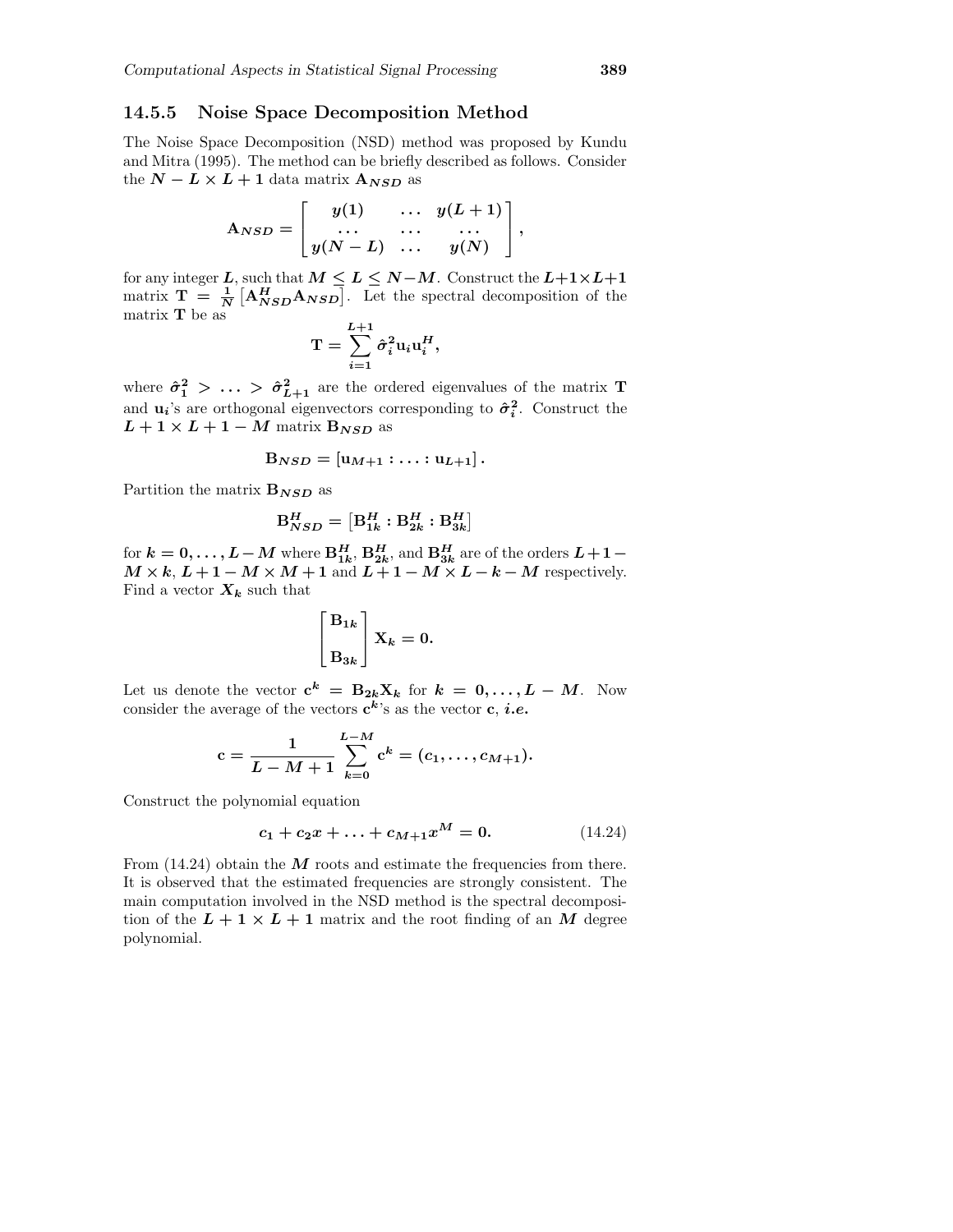It is well known that (Harvey 1981, Chapter 4.5) when a regular likelihood is maximized through any iterative procedure, the estimators obtained after one single round of iteration already have the same asymptotic properties as the least squares estimators. This holds, if the starting values are chosen  $\sqrt{N}$  consistently. Now since NSD estimators are strongly consistent tent, the NSD estimators can be combined with one single round of scoring algorithm. The modified method is called Modified Noise Space Decomposition Method (MNSD). As expected, MNSD works much better than NSD.

## 14.6 Conclusions

In this chapter we have provided a brief introduction to one of the most important signal processing models, namely the sum of exponential or sinusoidal model. We provide different computational aspects of this particular model. In most algorithms described in this chapter it is assumed that the number of signals  $M$  is known. In practical applications however, estimation of  $M$  is an important problem. The estimation of the number of components is essentially a model selection problem. This has been studied quite extensively in the context of variable selection in linear and nonlinear regressions and multivariate analysis. Standard model selection techniques may be used to estimate the number of signals of the multiple sinusoids model. It is usually assumed that the maximum number of signals can be at most a fixed number, say  $K$ . Since, model (14.6) is a nonlinear regression model, the  $K$  competing models are nested. The estimation of  $M$  is obtained by selecting the model that best fits the data. Several techniques have been used to estimate  $M$  and all of them are quite involved computationally. Two most popular ones are by information theoretic criteria and by cross validation method. Information theoretic criteria like Akaike Information Criteria, Minimum Description Length Criterion have been used quite effectively to estimate  $\overline{M}$  by Wax and Kailath (1985), Reddy and Biradar (1993) and Kundu and Mitra (2001). Cross validation technique has been proposed by Rao (1988) and it has been implemented by Kundu and Mitra (2000). Cross validation technique works very well in this case, but it is quite time consuming and not suitable for on line implementation purposes.

We have discussed quite extensively about the one-dimensional frequency estimation problem, but recently some significant results have been obtained for two dimensional sinusoidal model as described in Example 4, see for example Rao, Zhao and Zhou (1994) or Bai, Kundu and Mitra (1996). Several computational issues have not yet been resolved. Interested readers are referred to the following books for further reading; Dudgeon and Merseresau (1984), Kay (1988), Haykin (1985), Pillai (1989), Bose and Rao (1993) and Srinath, Rajasekaran and Viswanathan (1996).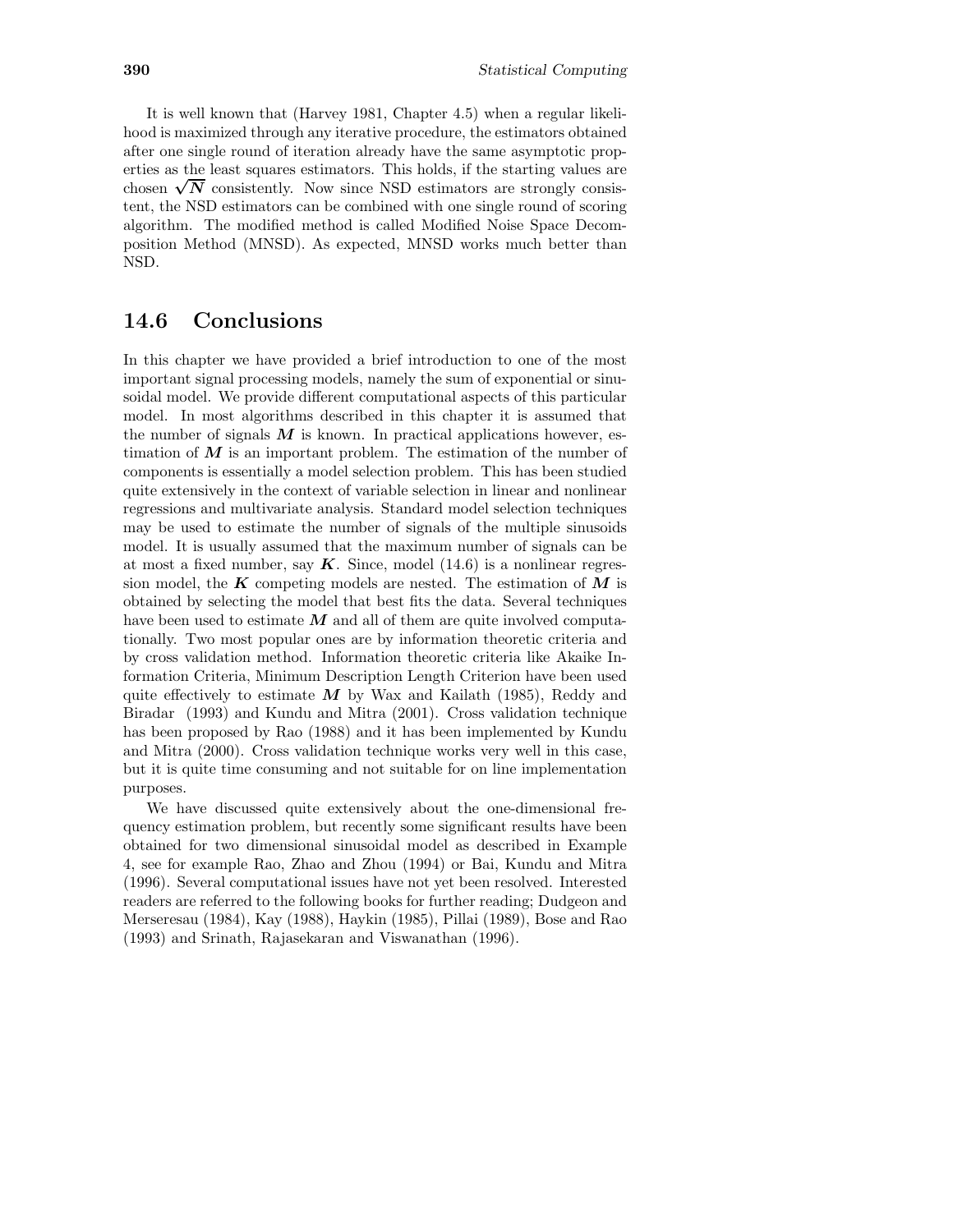Acknowledgments The author would like to thank Dr Swagata Nandi and Dr. Amit Mitra for carefully reading this manuscript and providing some valuable comments.

### References

- Bai, Z. D., Kundu, D. and Mitra, A. (1996). A theorem in probability and its applications in multidimensional signal processing, IEEE Transactions on Signal Processing, 44, 3167–3169.
- Bai, Z. D., Rao, C. R., Chow, M. and Kundu, D. (2003). An efficient algorithm for estimating the parameters of superimposed exponential signals, Journal of Statistical Planning and Inference, 110, 23-34.
- Barrodale, I. and Oleski, D. D. (1981). Exponential approximations using Prony's method, The Numerical Solution of Non-Linear Problems, Baker, C. T. H. and Phillips, C. eds., Academic Press, New York, 258–269.
- Bose, N. K. and Rao, C. R. (1993). Signal Processing and its Applications, Handbook of Statistics, 10, North-Holland, Amsterdam.
- Bresler, Y. and Macovski, A. (1986). Exact maximum likelihood parameters estimation of superimposed exponential signals in noise, IEEE Transactions on Acoustics Speech and Signal Processing, 34, 1081–1089.
- Davis, P. J. (1979). Circulant Matrices, Wiley, New York.
- Dempster, A. P., Laird, N. M. and Rubin, D. B. (1977). Maximum likelihood from incomplete data via the EM algorithm, Journal of the Royal Statistical Society, B 39, 1–38.
- Dudgeon, D. E. and Merseresau, R. M. (1984). Multidimensional Digital Signal Processing, Englewood Cliffs, NJ: Prentice Hall Inc.
- Fant, C. G. M. (1960). Acoustic Theory of Speech Foundation, Mouton and Co. The Hague.
- Feder, M. and Weinstein, E. (1988). Parameter estimation of superimposed signals using the EM algorithm, IEEE Transactions on Acoustics Speech and Signal Processing, 36, 477–489.
- Froberg, C. E. (1969). Introduction to Numerical Analysis, 2nd ed., Addison-Wesley, Reading, Massachusetts.
- Harvey, A. C. (1981). The Econometric Analysis of Time Series, Philip Allan, New York.
- Haykin, S. (1985). Array Signal Processing, Prentice-Hall, Englewood Cliffs, New York.
- Hildebrand, F. B. (1956). Introduction to Numerical Analysis, McGraw-Hill, New York.
- Kannan, N. and Kundu, D. (1994). On modified EVLP and ML methods for estimating superimposed exponential signals, *Signal Processing*, 39, 223– 233.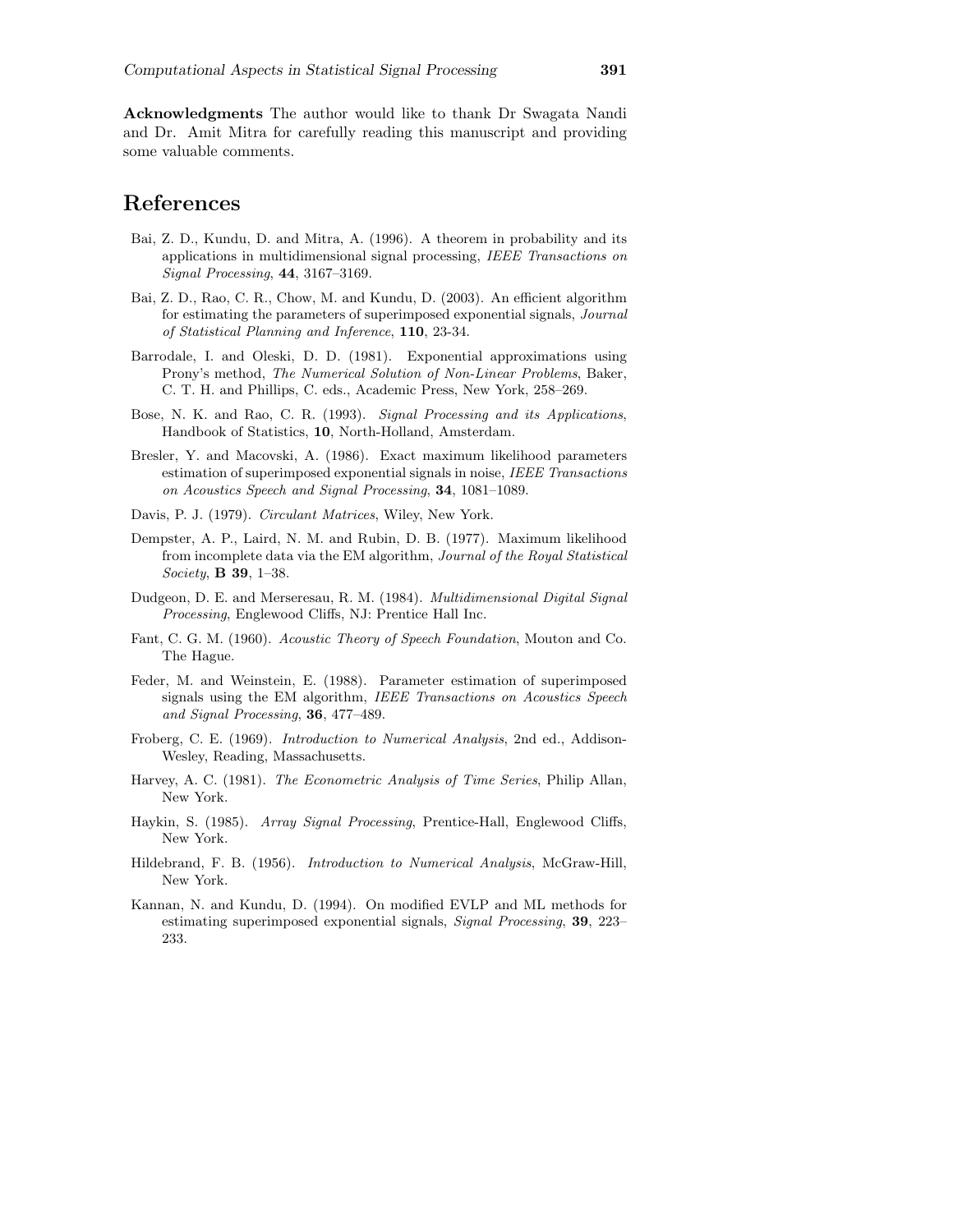- Kay, S. M. (1988). Modern Spectral Estimation: Theory and Applications, Prentice Hall, New Jersey.
- Kumaresan, R. (1982). Estimating the Parameters of Exponentially Damped or Undamped Sinusoidal Signals in Noise, Ph.D. Thesis, The University of Rhode Island, RI.
- Kundu, D. and Mitra, A. (1995). Consistent method of estimating the superimposed exponential signals, Scandinavian Journal of Statistics, 22, 73–82.
- Kundu, D. and Mitra, A. (1997). Asymptotic theory of the least squares estimators of sinusoidal signals, Statistics, 30, 221–238.
- Kundu, D. and Mitra, A. (1998). Different non-iterative methods to estimate sinusoidal frequencies: a numerical comparison, *Journal of Statistical Com*putation and Simulation, 62, 9-28.
- Kundu, D. and Mitra, A. (2000). Detecting the number of signals using cross validation approach, Signal Processing, 80, 525–534.
- Kundu, D. and Mitra, A. (2001). Estimating the number of signals of the damped exponential models, Computational Statistics and Data Analysis, 36, 245–256.
- Kundu, D. and Nandi, S. (2003). Determination of discrete spectrum in a random field, Statistica Neerlandica, 57, 258–283.
- Lanczos, C. (1964). Applied Analysis, Prentice Hall, London.
- Marple Jr., S. L. (1987). Digital Spectral Analysis, Prentice-Hall, Englewood Cliffs, N.J.
- Matausek, M., Stankovic, S. S. and Radovic, D. V. (1983). Iterative inverse filtering approach to the estimation of frequencies of noisy sinusoids, IEEE Transactions on Acoustics Speech and Signal Processing, 31, 1456–1463.
- Pillai, S. U. (1989). Array Signal Processing, Springer-Verlag, New York.
- Pinson, E. N. (1963). Pitch synchronous time-domain estimation of formant frequencies and bandwidths, Journal of the Acoustics Society of America, 35, 1264–1273.
- Prony, R. (1795). Essai experimentale et analytique, Journal of Ecole Polytechnique (Paris), 1, 24–76.
- Quinn, B. G. (1994). Estimating frequency by interpolation using Fourier coefficients, IEEE Transactions on Signal Processing, 42, 1264-1268.
- Rao, C. R. (1973). Linear Statistical Inferences and its Applications, John Wiley & Sons, 2nd ed., New York.
- Rao, C. R. (1988). Some recent results in signal detection, Statistical Decision Theory and Related Topics IV, Gupta, S.S. and Berger, J.O. eds., Springer Verlag, 2, 319–332.
- Rao, C. R. and Zhao, L. C. (1993). Asymptotic behavior of the maximum likelihood estimators of superimposed exponential signals, IEEE Transactions on Acoustics Speech and Signal Processing, 41, 1461–1463.